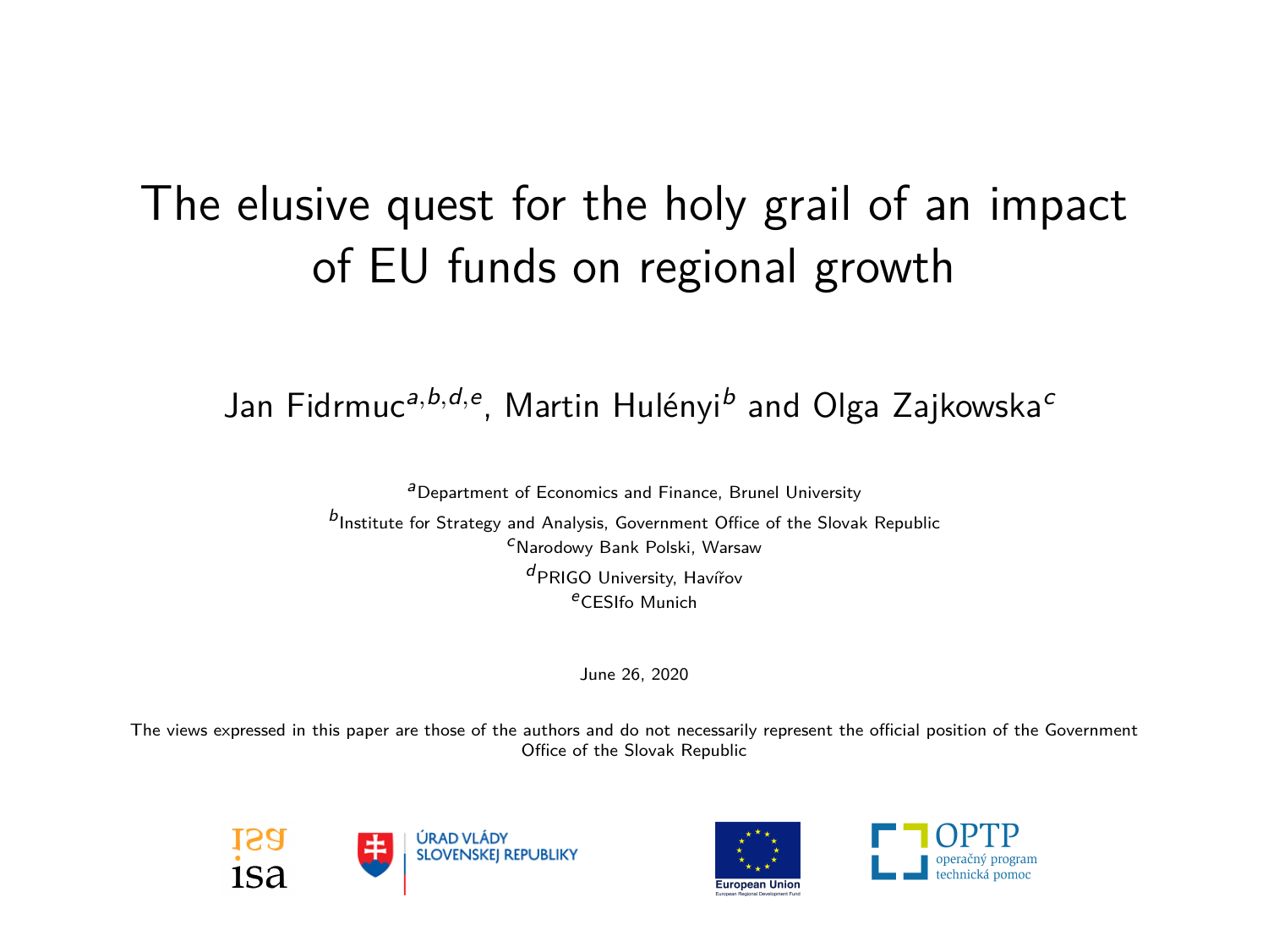### <span id="page-1-0"></span>Introduction (1)

Cohesion policy (CP)  $\approx$  35% of the EU budget: 2<sup>nd</sup> largest spending item in the EU budget after CAP.

CP growing in importance, especially after Southern and Eastern enlargements of the EU.

Objectives:

- job creation,
- competitiveness,
- economic growth,
- sustainable development,
- quality of life

How much bang does the EU get for its buck?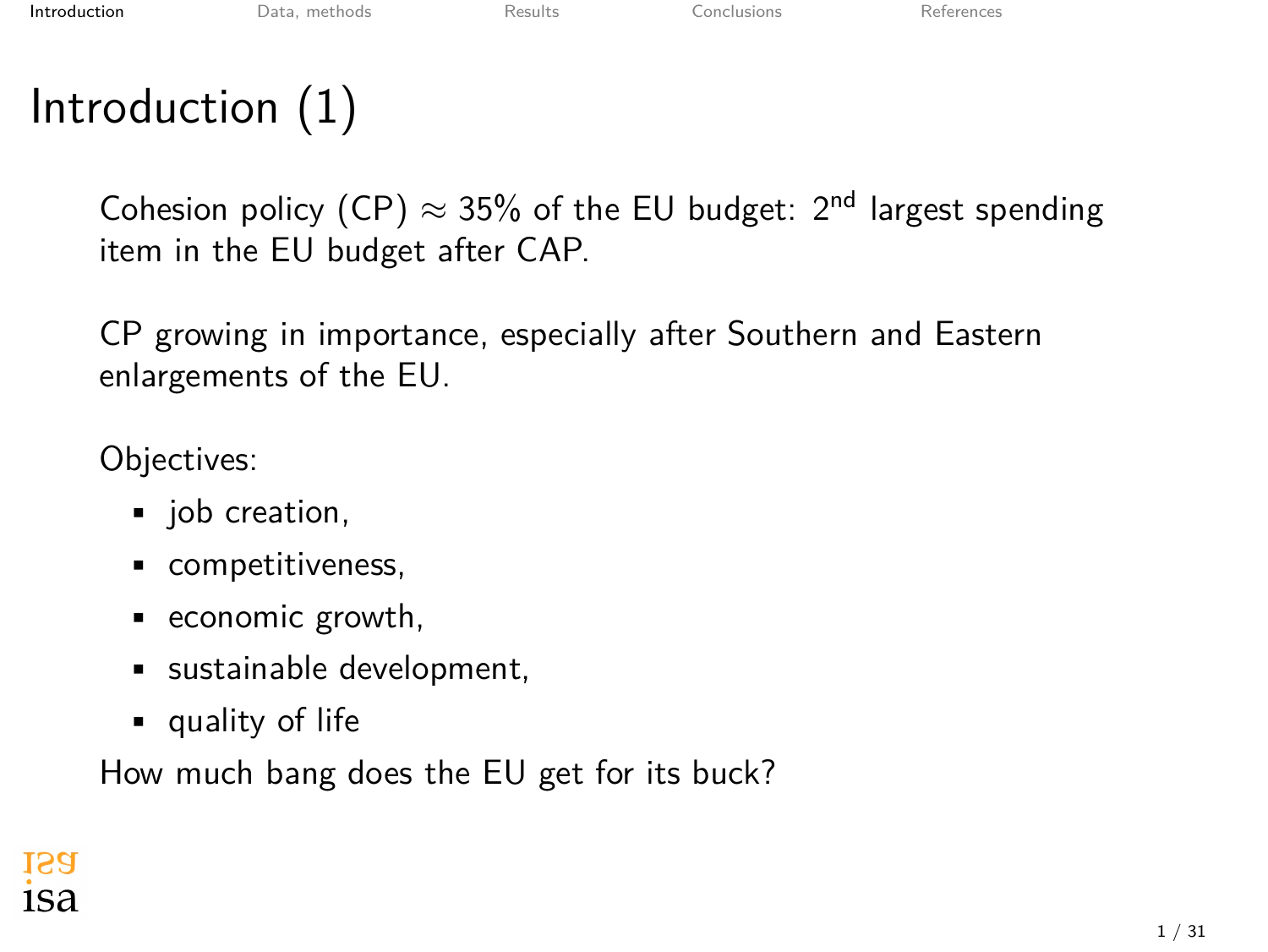### Introduction (2)

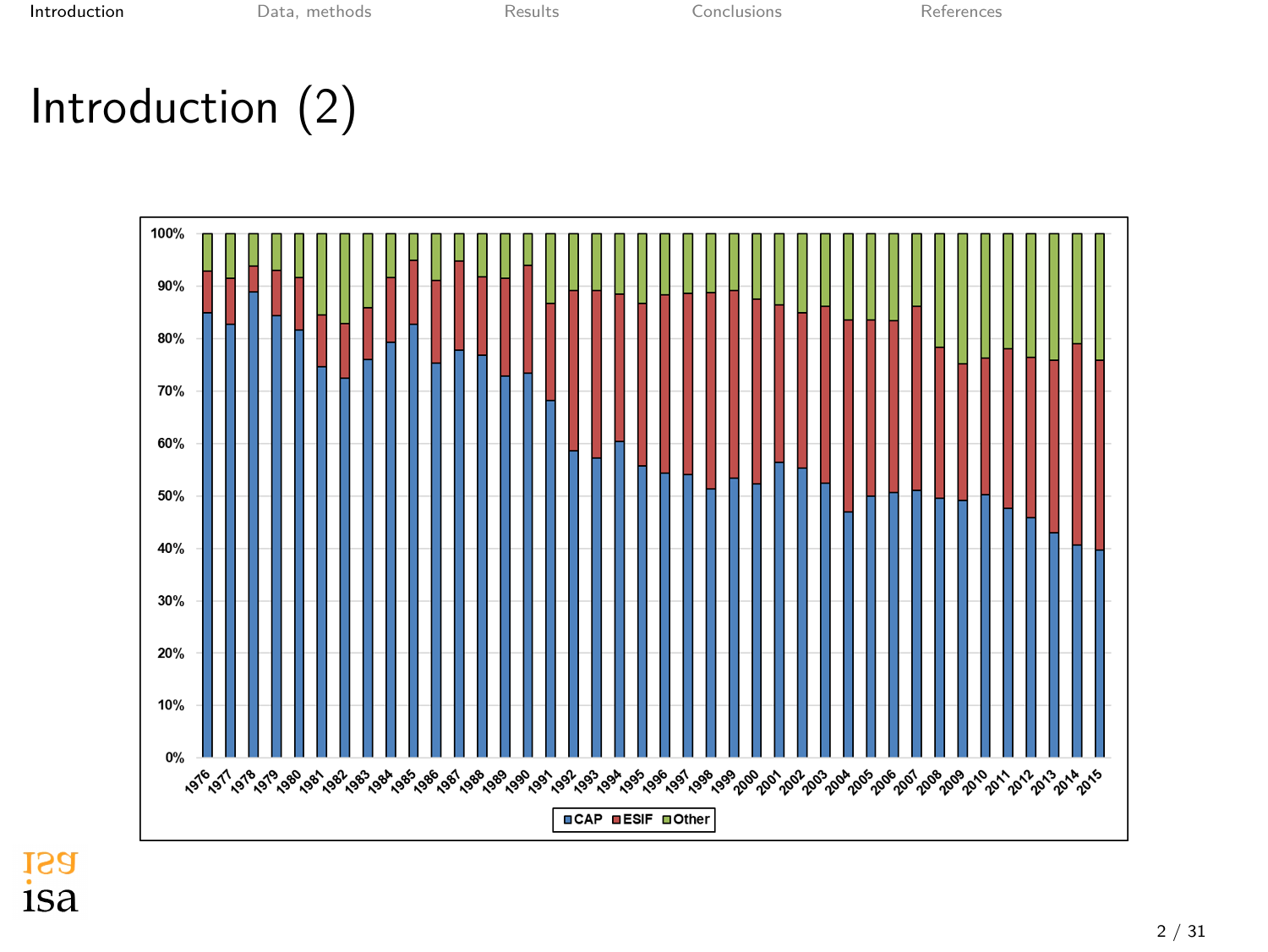**[Introduction](#page-1-0)** [Data, methods](#page-10-0) [Results](#page-20-0) [Conclusions](#page-28-0) [References](#page-30-0)

# Introduction (3)

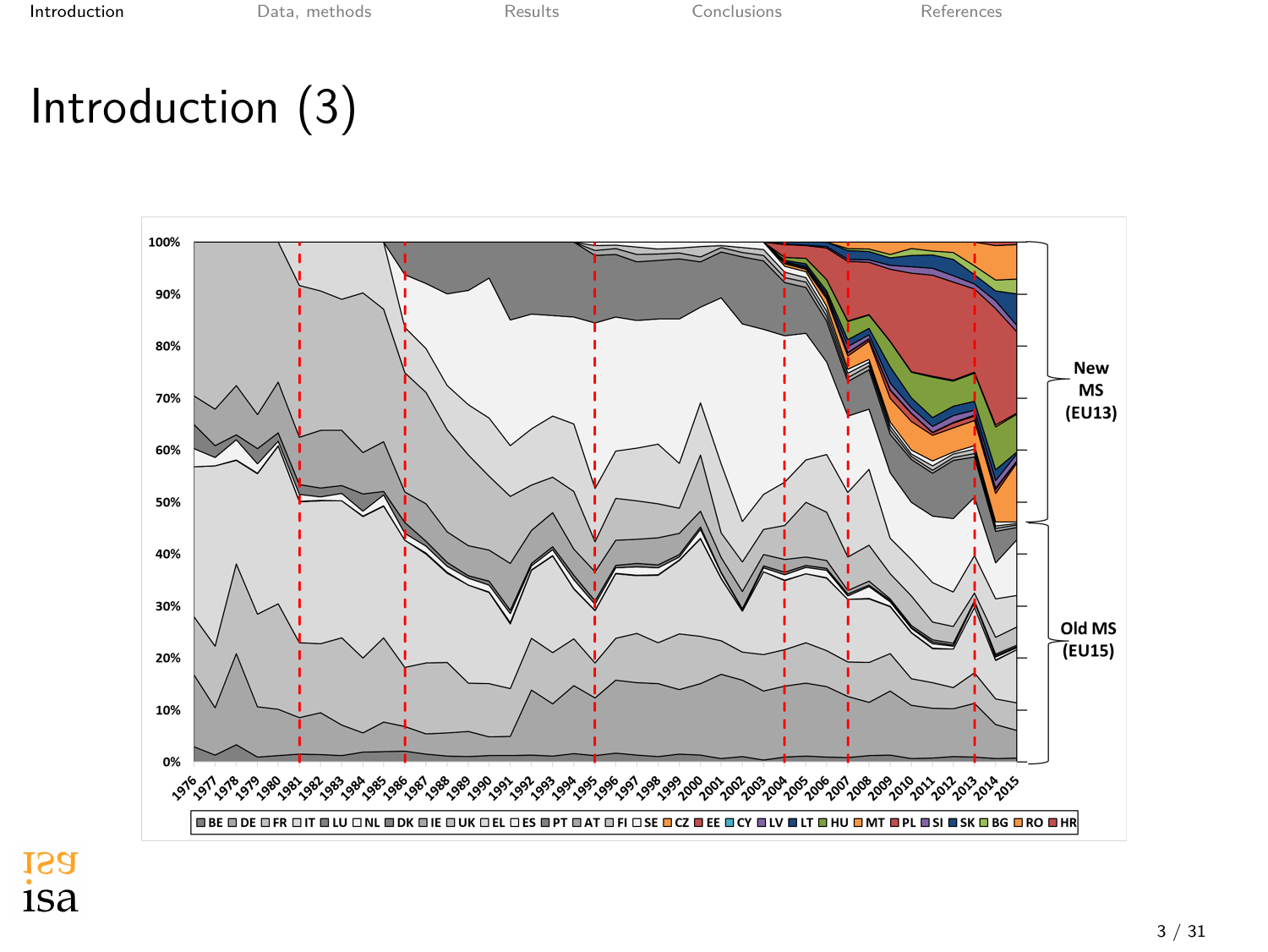### Methodological challenges

Poor regions tend to growth faster (convergence) but are are also the main recipients of Cohesion Policy payments  $\rightarrow$  upwards bias.

Cohesion Policy payments increase when economic growth below EU average  $\Rightarrow$  downwards bias.

Result: Endogeneity bias upwards or downwards. The estimate of CP effect may overestimate or underestimate the true effect.

Standard solution: Use of instrumental variables.

Finding strong and convincing instruments is notoriously difficult.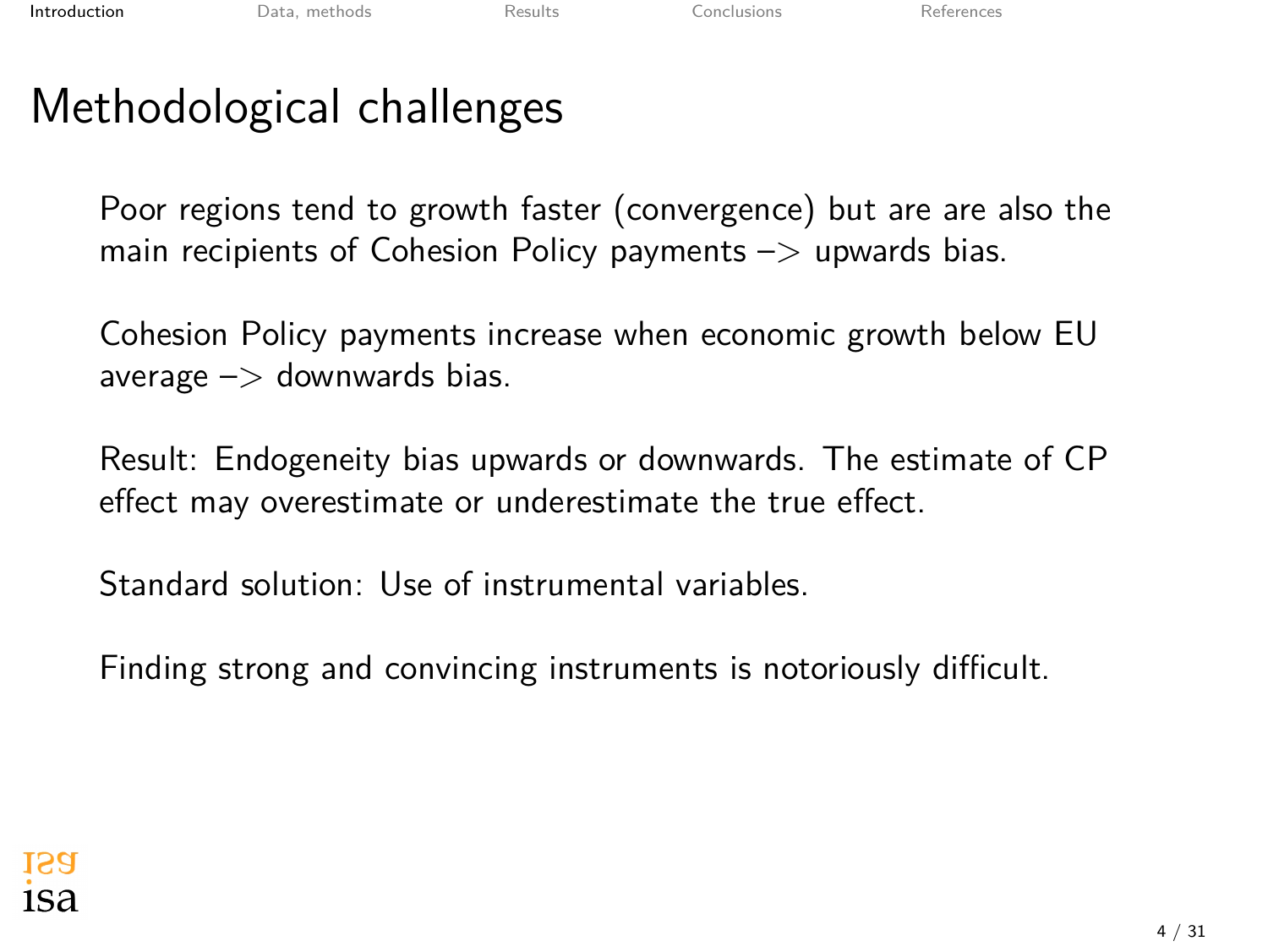# Previous Literature (1)

Inconclusive findings on the effects of Cohesion Policy on regional economic growth:

- Positive impact: [Beugelsdijk and Eijffinger \(2005](#page-30-1)), [Bradley et al.](#page-30-2) [\(2004](#page-30-2)), [Bradley and Untiedt \(2007](#page-30-3)), [Maynou et al. \(2014](#page-30-4)), [Radvansky et al. \(2015](#page-30-5)), [Venables and Gasiorek \(1999\)](#page-30-6)
- Insignificant or negative effect: [Boldrin et al. \(2001](#page-30-7)), [Fagerberg and](#page-30-8) [Verspagen \(1996\)](#page-30-8), [Dall'Erba et al. \(2007](#page-30-9)), [Dall'Erba and Le Gallo](#page-30-10) [\(2008](#page-30-10)), [Eggert et al. \(2007](#page-30-11))
- Potential sources of the differences in findings: "learning effect", endogeneity bias, and inclusion of interaction terms as well as human capital and institutional quality variables ([Dall'erba and Fang, 2017](#page-30-12))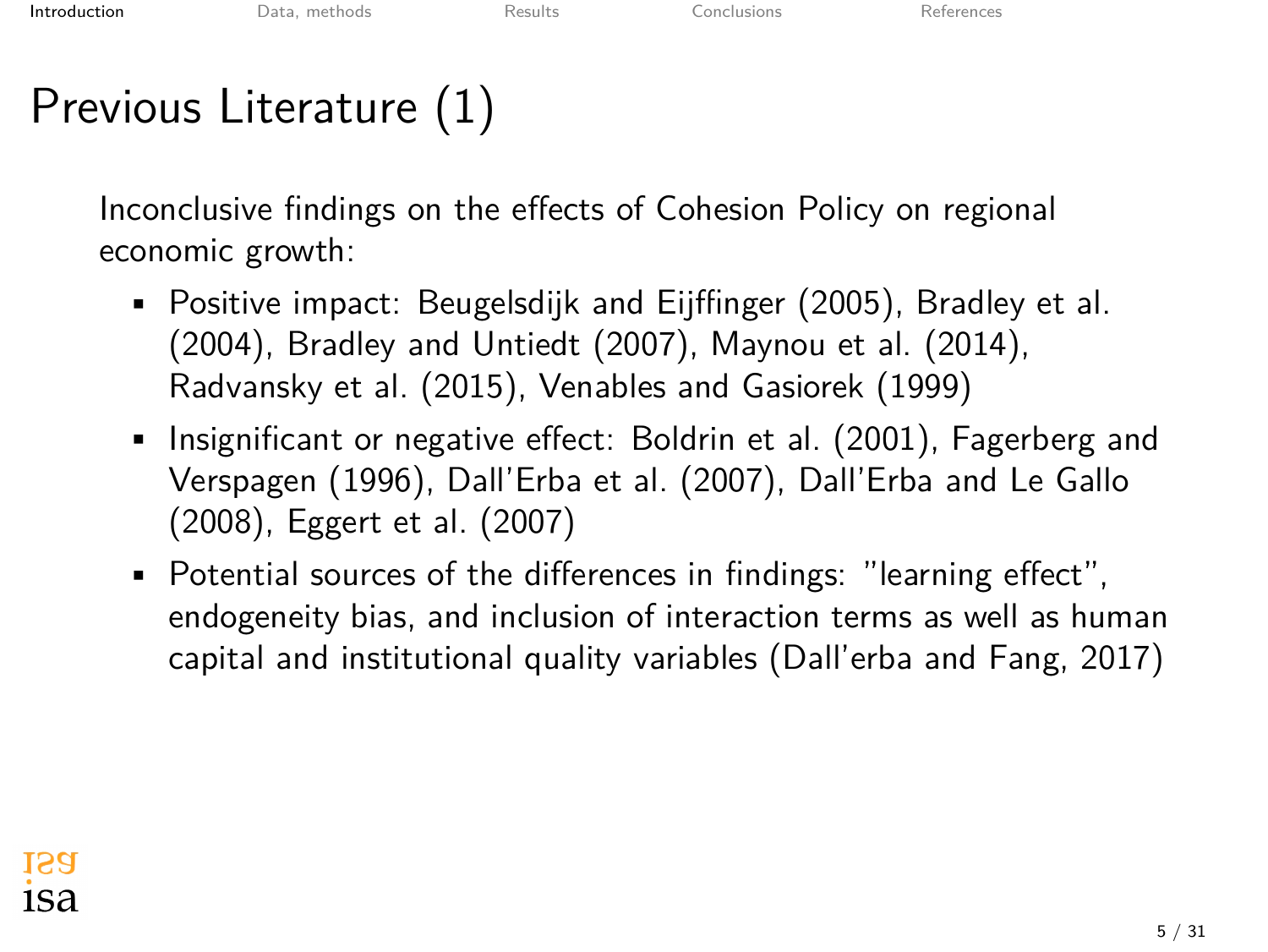**ISA** 1Sa

# Previous Literature (2)

Endogeneity likely, largely ignored. Notable exceptions: [Becker et al.](#page-30-13) [\(2010](#page-30-13), [2018](#page-30-14)), [Pellegrini et al. \(2013\)](#page-30-15), [Dall'Erba and Le Gallo \(2008\)](#page-30-10), [Cerqua and Pellegrini \(2018](#page-30-16)).

- [Becker et al. \(2010\)](#page-30-13), [Becker et al. \(2018](#page-30-14)) and [Pellegrini et al.](#page-30-15) [\(2013](#page-30-15)): RDD analysis near Convergence Objective threshold (75% of EU average). Positive effect on regional output growth:  $\in$ 1 invested in Cohesion Policy raises output by  $\in$ 1.2. No effect on employment growth.
- [Dall'Erba and Le Gallo \(2008](#page-30-10)): Generalized spatial 2SLS (GS2SLS), with geographical distance and travel time to Brussels as instrumental variables. Convergence among European regions ongoing, but EU Funds do not foster convergence. Inter-regional spillovers in the core regions of the EU, but limited in periphery.
- Issues: RDD treatment measured by dummy variable, not by *intensity*; assignment of Conv Obj status sometimes deviates from the formal rule  $(-)$  either fuzzy RDD or misassigned regions dropped); 50 % of CP funding earmarked for Conv Obj regions – relatively well off regions can be funded under other objectives.  $6 / 31$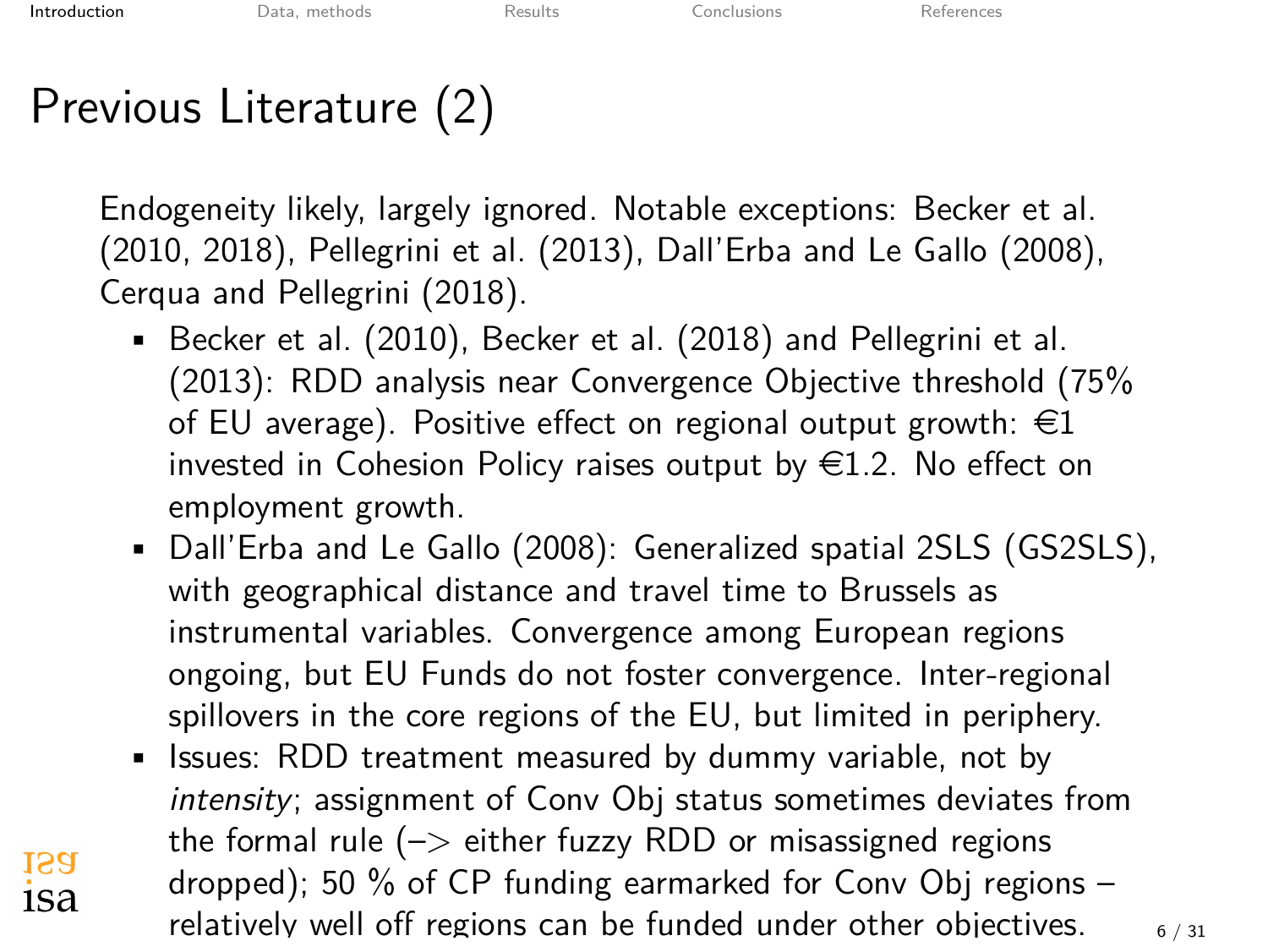### This paper – Contributions

- One of the first studies to use of *yearly* data on CP payments;
- We estimate the effect of Cohesion Policy while taking account of the likely endogeneity bias by using the presence of environmentally-protected areas as *instruments* for CP receipts in the assessment of its effect on regional economic growth;
- We estimate a spatial model to account for the possible inter-regional spillovers of CP.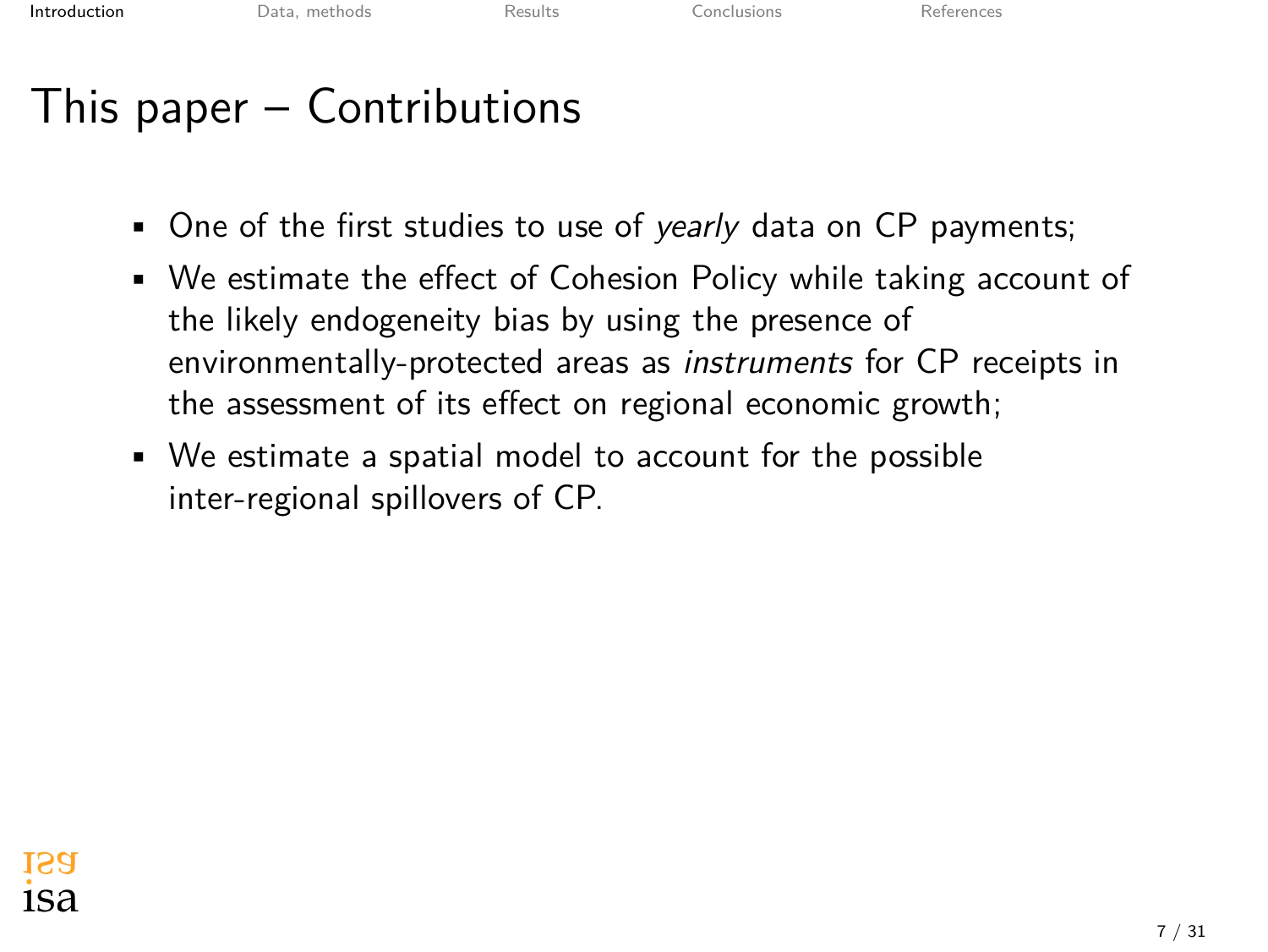### Natura 2000 Network

- Network of terrestrial and marine conservation areas protecting threatened habitats and species.
- 27,312 sites at present, accounting for 18% of EU area.
- Sites vary because of presence of endangered species, they range from wild and sparsely inhabited areas to farmland and urban areas.
- Harmful activities are prohibited or regulated.
- Potential instrument for Cohesion Policy because of constraints on industrial use and infrastructure development. Economic activity and construction not banned, but needs to take account of protected status.
- **•** Limited direct funding: less than  $\in$ 6 mn annually (compared to  $\in$ 350 bn CP budget).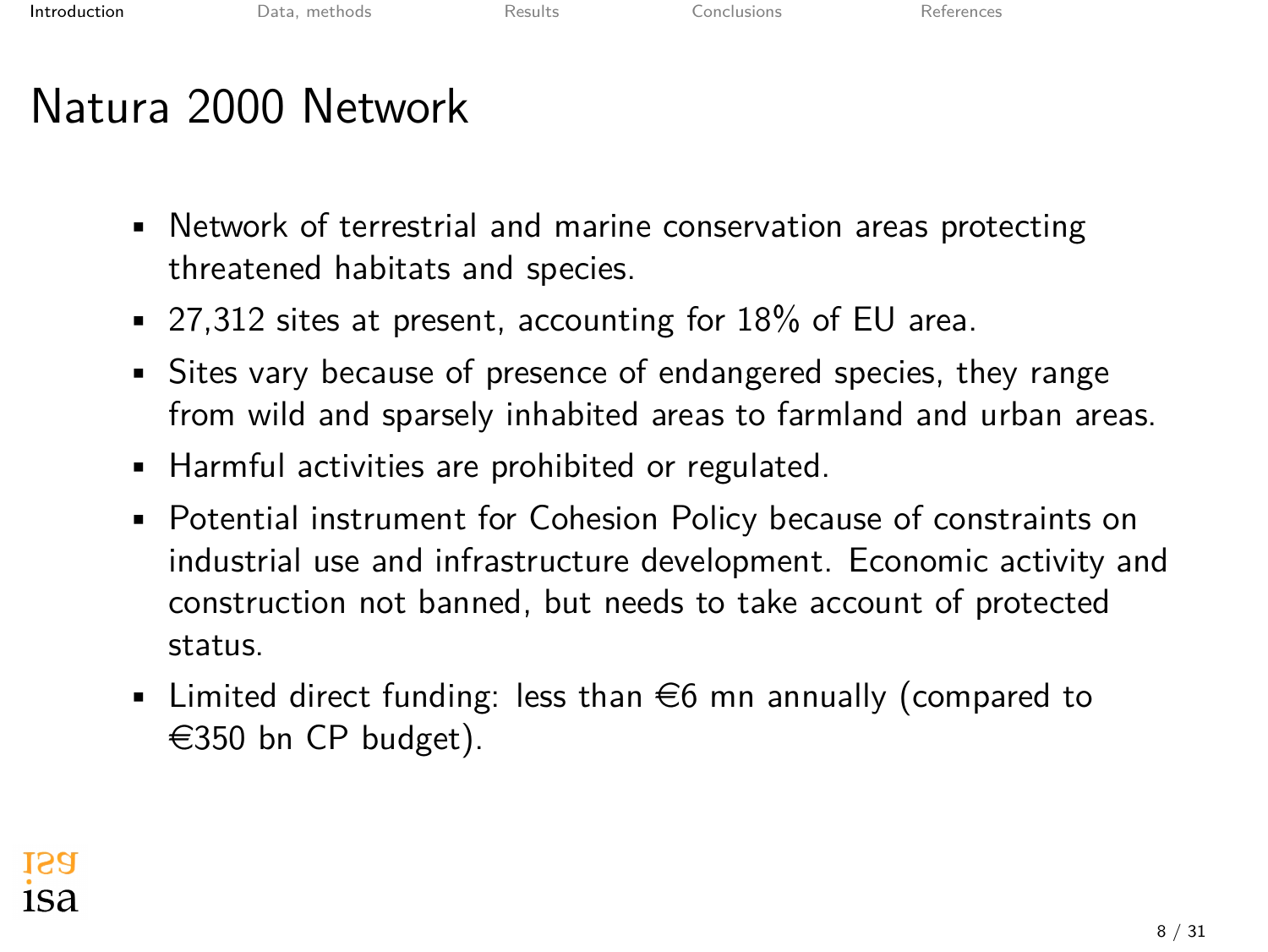### This paper – Findings

- CP payments have positive impact on regional growth;
- 2SLS estimates higher than OLS estimates: OLS biased downwards;
- Stronger effects in new member states, low or negative effects in Southern European countries;
- Inter-regional spillovers important.
- Quantifying the effect: multiplier positive, less than one.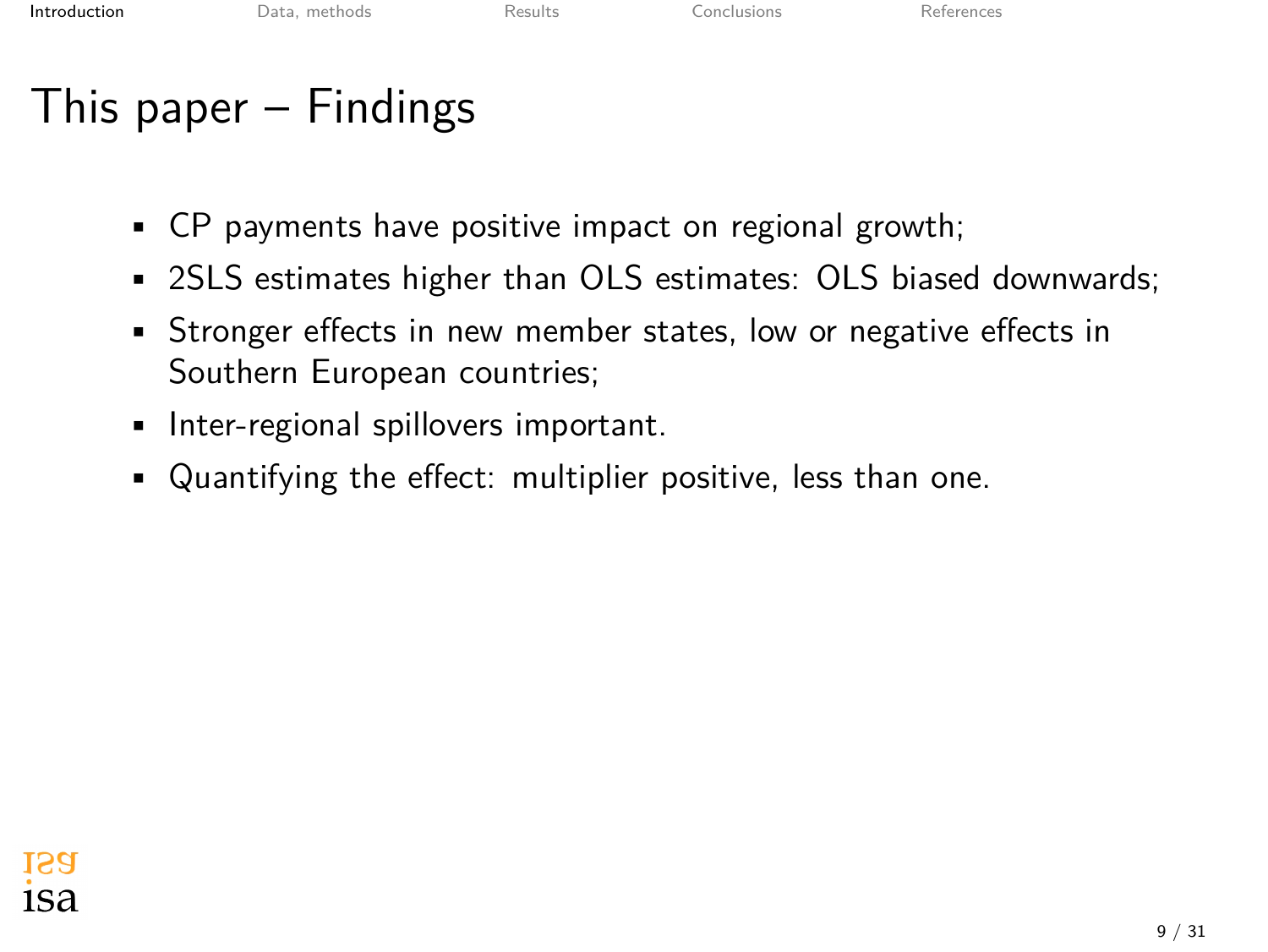# <span id="page-10-0"></span>Methodology: OLS (1)

Solow growth model at regional level for region *j* in country *i* during program period *t*:

$$
\Delta \ln(y_{ijt}) = \beta_0 + \beta_1 \ln(y_{ijt-1}) + \beta_2 \ln(s_{ijt}) + \beta_3 \ln(g_{ijt} + n_{ijt} + \delta_{ijt}) + \beta_4 inst_{it}
$$
  
+  $\mu_j + \tau_t + u_{ijt}$ 

• 
$$
g_{ijt} + \delta_{ijt} = 0.06
$$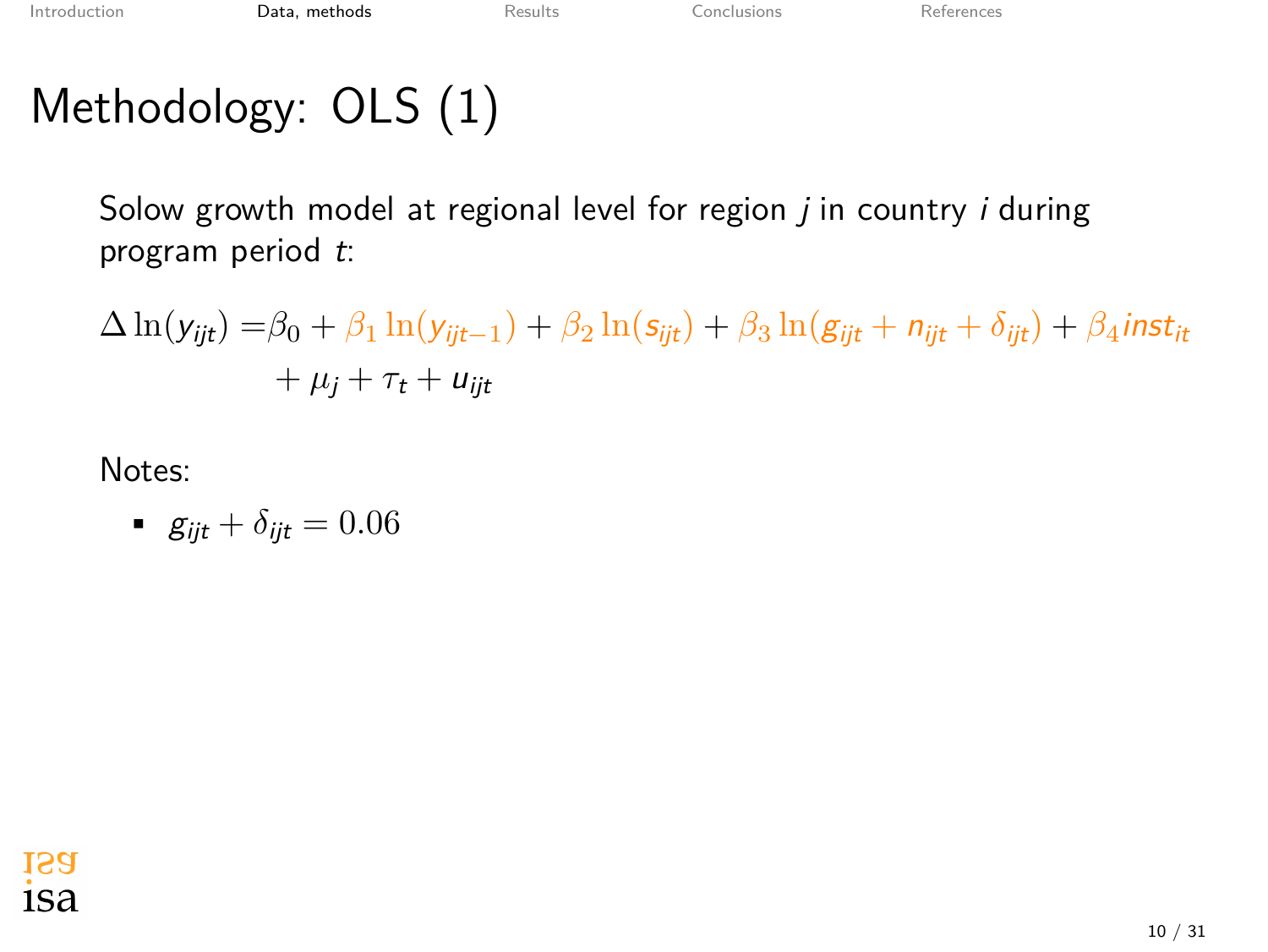# Methodology: OLS (2)

Solow growth model at regional level for region *j* in country *i* during program period *t*:

$$
\Delta \ln(y_{ijt}) = \beta_0 + \beta_1 \ln(y_{ijt-1}) + \beta_2 \ln(s_{ijt}) + \beta_3 \ln(g_{ijt} + n_{ijt} + \delta_{ijt}) + \beta_4 \text{inst}_{it} + \gamma_1 \ln(\text{eufr}_{ijt}) + \mu_j + \tau_t + u_{ijt}
$$

- $g_{ijt} + \delta_{ijt} = 0.06$
- $\ln(euff_{ijt}) = \ln(euff_{ijt}/gdp_{ijt} + 1)$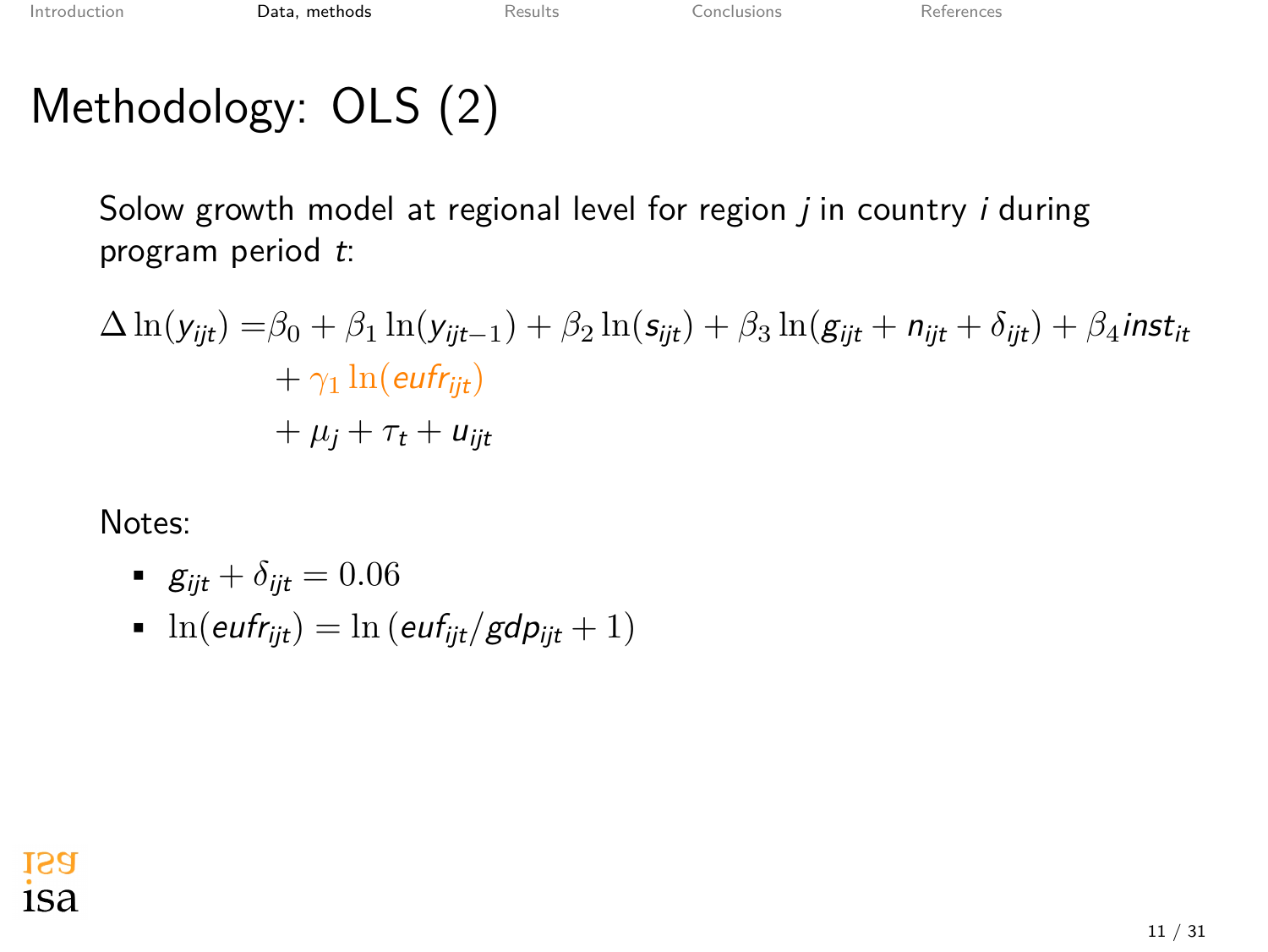# Methodology: OLS (3)

Solow growth model at regional level for region *j* in country *i* during program period *t*:

$$
\Delta \ln(y_{ijt}) = \beta_0 + \beta_1 \ln(y_{ijt-1}) + \beta_2 \ln(s_{ijt}) + \beta_3 \ln(g_{ijt} + n_{ijt} + \delta_{ijt}) + \beta_4 inst_{it}
$$
  
+  $\gamma_1 \ln(eufr_{ijt})$   
+  $\gamma_2 \ln(eufr_{ijt}) * NMS10 + \gamma_3 ln(eufr_{ijt}) * NMS3$   
+  $\gamma_4 ln(eufr_{ijt}) * GIPS$   
+  $\gamma_5 ln(eufr_{ijt}) * inst_{it}$   
+  $\mu_j + \tau_t + u_{ijt}$ 

- $g_{ii t} + \delta_{ii t} = 0.06$
- $\ln(\text{eufr}_{\text{ijt}}) = \ln(\text{euf}_{\text{ijt}}/\text{gdp}_{\text{ijt}} + 1)$
- *NMS*10: NMS class of 2004
- *NMS*03: NMS classes of 2007 and 2013 **ISA**
- 1sa • *GIPS*: Greece, Italy, Portugal, Spain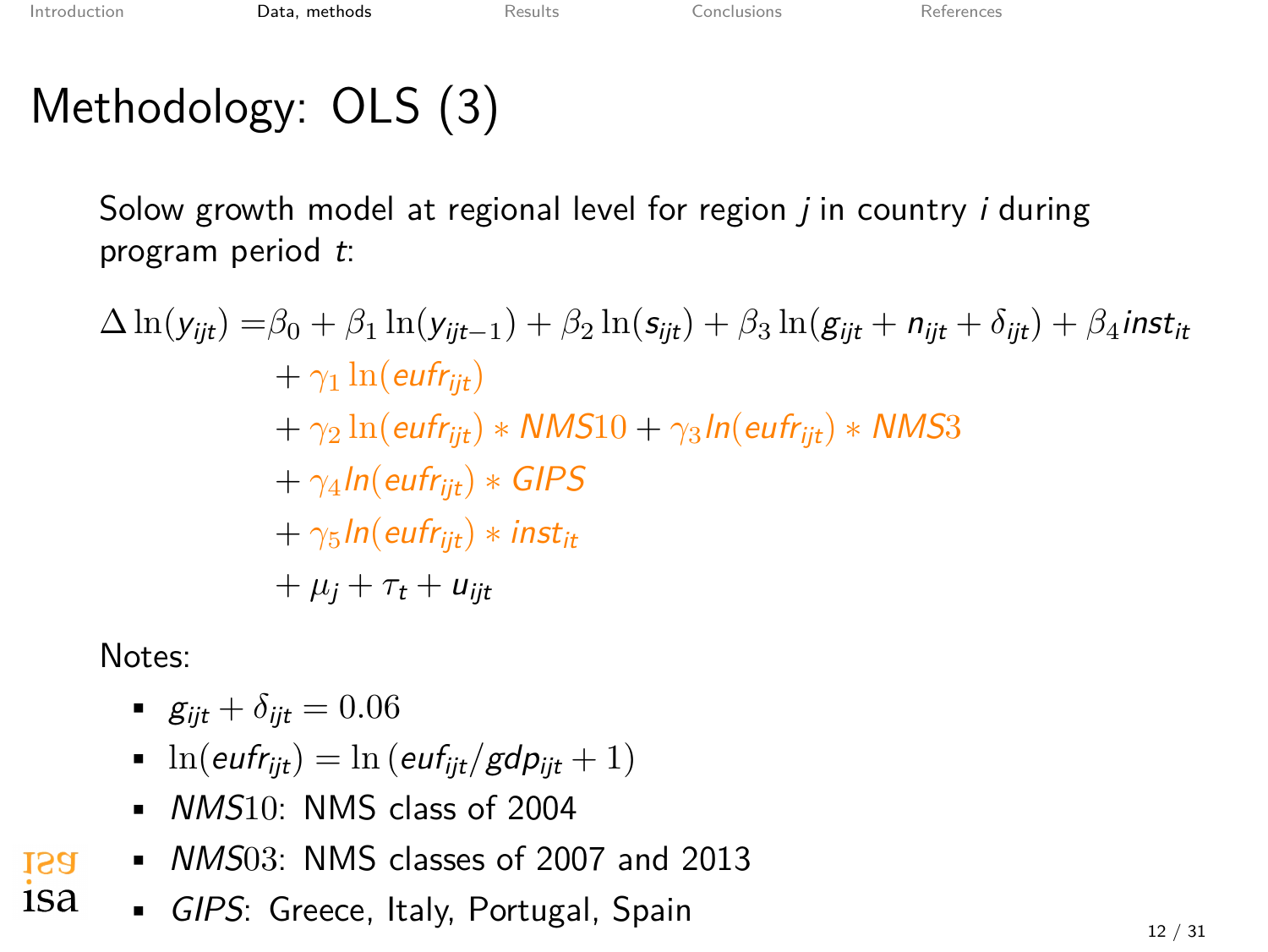### Methodology: 2SLS

We instrument EU funds with share of region's area covered by Natura 2000 sites

$$
\Delta \ln(y_{ijt}) = \beta_0 + \beta_1 \ln(y_{ijt-1}) + \beta_2 \ln(s_{ijt}) + \beta_3 \ln(g_{ijt} + n_{ijt} + \delta_{ijt}) + \beta_4 \text{inst}_{it} + \gamma_1 \ln(\text{eufr}_{ijt}) + \mu_j + \tau_t + u_{ijt}
$$

- $g_{ijt} + \delta_{ijt} = 0.06$
- $\ln(\text{eufr}_{\text{ijt}}) = \ln(\text{euf}_{\text{ijt}}/\text{gdp}_{\text{ijt}} + 1)$
- Instruments:  $\ln (areaprop_{ijt} + 1)$ ,  $\ln (count_{ijt} + 1)$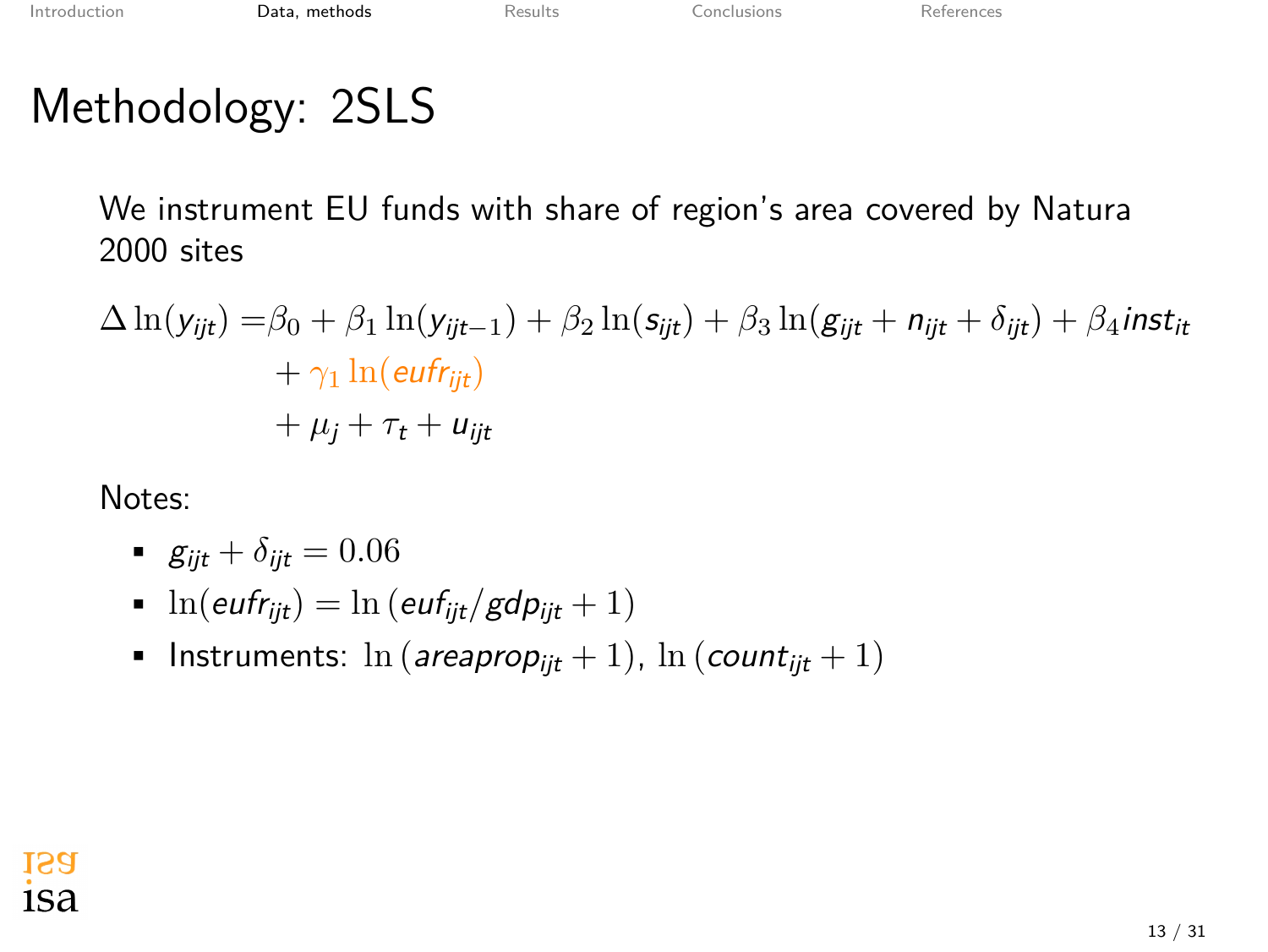# Methodology: SDM (1)

The spatial weight matrix has the following form:

$$
w_{ij} = \begin{cases} 0 & \text{if } i = j \\ \frac{d_{ij}^{-2}}{\sum_1^j d_{ij}^{-2}} & \text{if } d_{ij} \le D(k) \text{ for } k = \{1; 2; 3\} \\ 0 & \text{if } d_{ij} > D(k) \end{cases}
$$

where:

- $\bullet$  *w<sub>ii</sub>* is the element of the **W** matrix
- $\bullet$  *d<sub>ij</sub>* is the distance between two regions
- *D*(*k*) is the threshold distance based on quantile *k*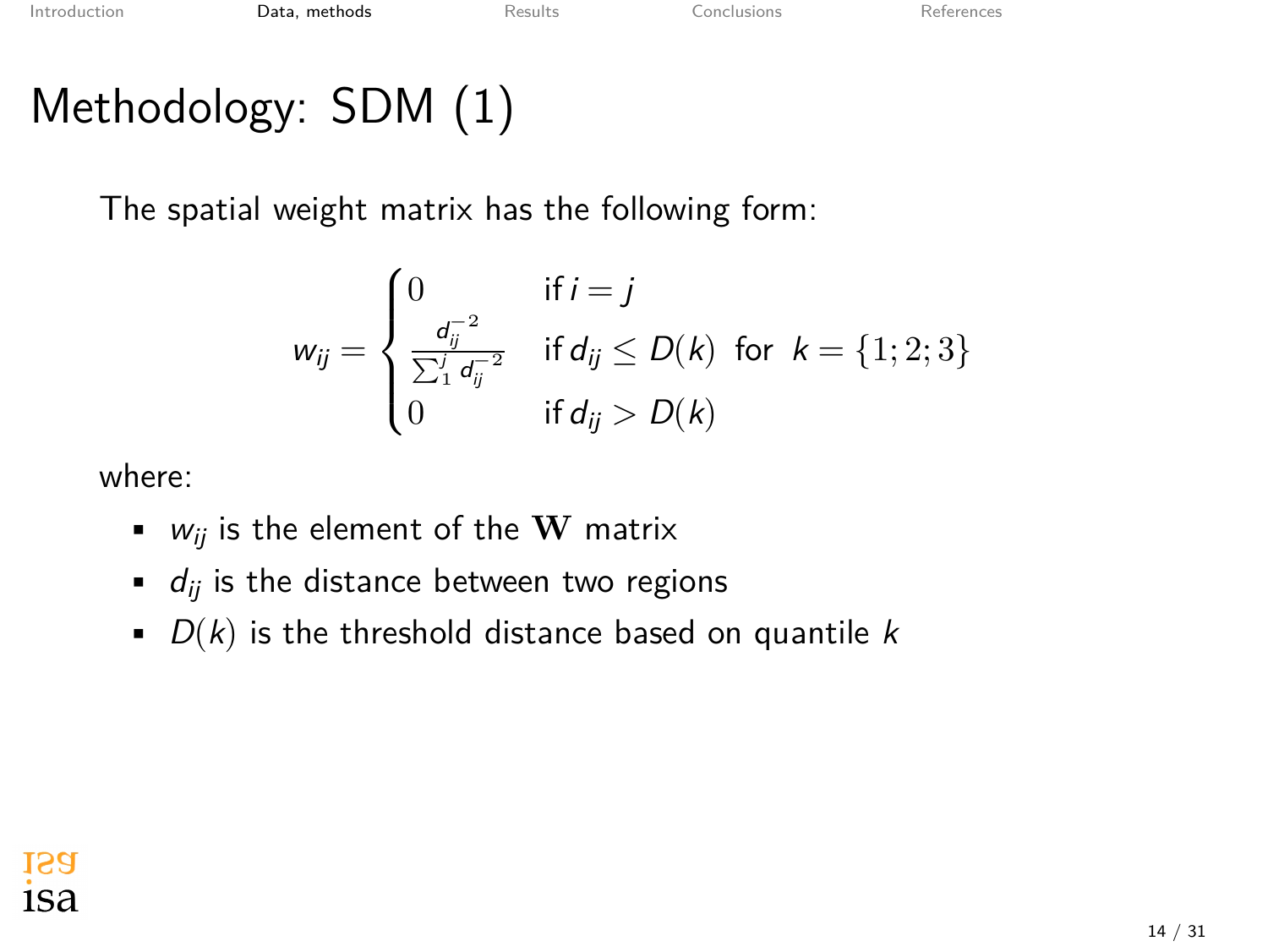SDM (1)

$$
\Delta \ln(\mathbf{y}) = \rho(\mathbf{I}_\mathcal{T} \otimes \mathbf{W}) \Delta \mathbf{y} + \mathbf{X} \beta + (\mathbf{I}_\mathcal{T} \otimes \mathbf{W}) \mathbf{X} \theta + \mu + \mathbf{u}
$$

with marginal effects computed as:

$$
\mathbf{S} = \frac{\Delta \ln(\mathbf{y})}{\Delta \mathbf{x}_{ik}} = (\mathbf{I}_{NT} - \rho \mathbf{I}_T \otimes \mathbf{W})^{-1} (\mathbf{I}_{NT} \beta_k + \mathbf{I}_T \otimes \mathbf{W} \theta_k)
$$

 $ADE = \frac{1}{nt}$ *tr*(**S**);  $ATE = \frac{1}{nt}$ *ι*<sup> $\prime$ </sup>**S***ι*;  $AIE = ATE - ADE$ 

- *ρ* is the coefficient of spatial autocorrelation
- **X** contains the independence variables (Solow variables, institutional quality, CP)
- **ISA** • ADE, AIE, and ATE denote the average direct, indirect and total 1Sa effects respectively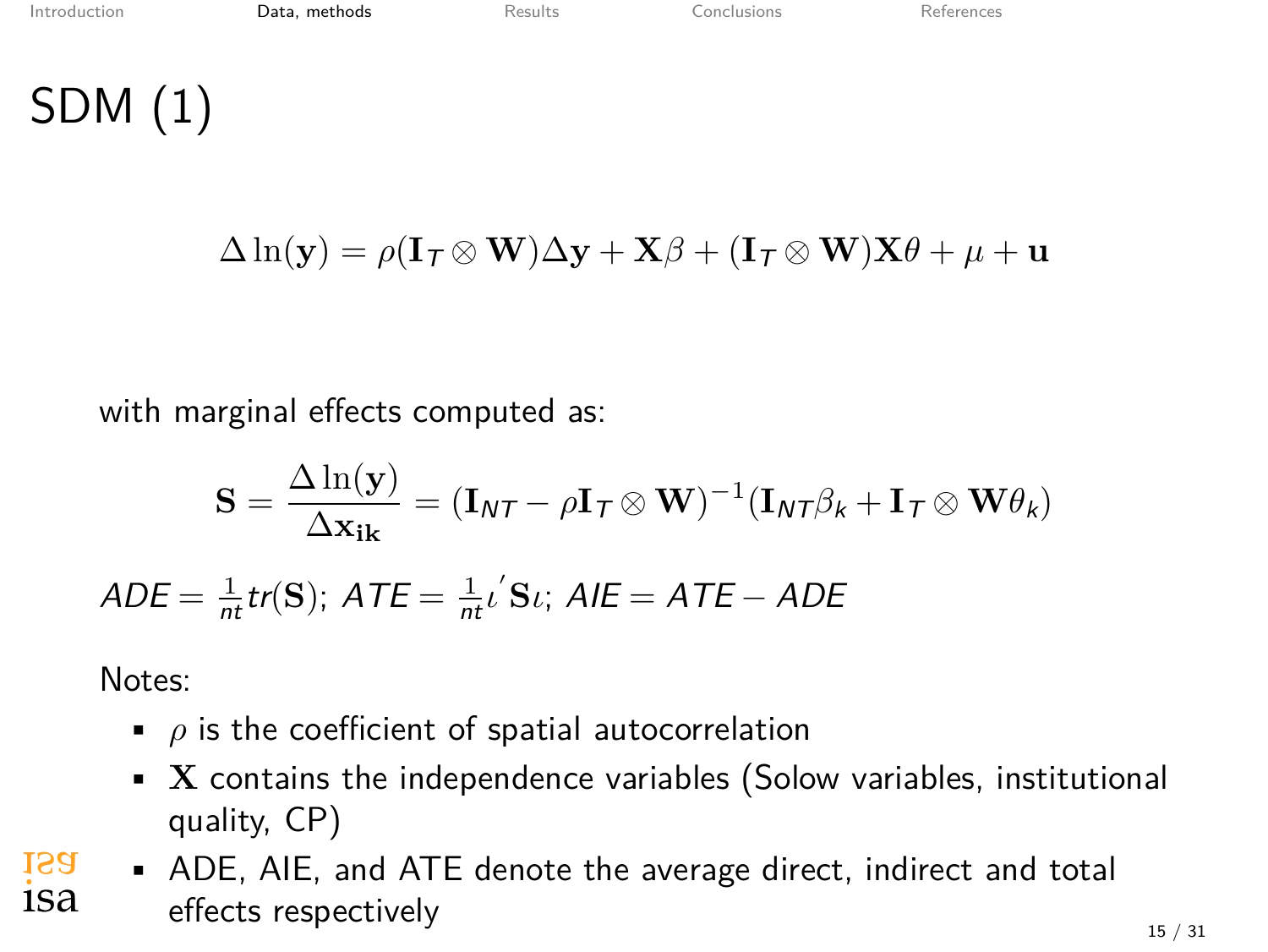[Introduction](#page-1-0) **[Data, methods](#page-10-0)** [Results](#page-20-0) [Conclusions](#page-28-0) [References](#page-30-0)

Data

- Cohesion Policy payments at NUTS2 level (DG Regio): new annualized data on payments.
- Natura 2000 sites assigned to NUTS2 regions using spatial data from the European Environmental Agency and GISCO
- Regional economic statistics (NUTS2) from Cambridge Econometrics Regional Database.
- Institutional quality: PCA of the *Worldwide Governance Indicators* from the World Bank (national level) - Voice and Accountability, Political Stability and Lack of Violence, Government Effectiveness, Regulatory Quality, Rule of Law, and Control of Corruption.
- Overall: 272 NUTS2 regions over 1997-2014. **ISA** 1Sa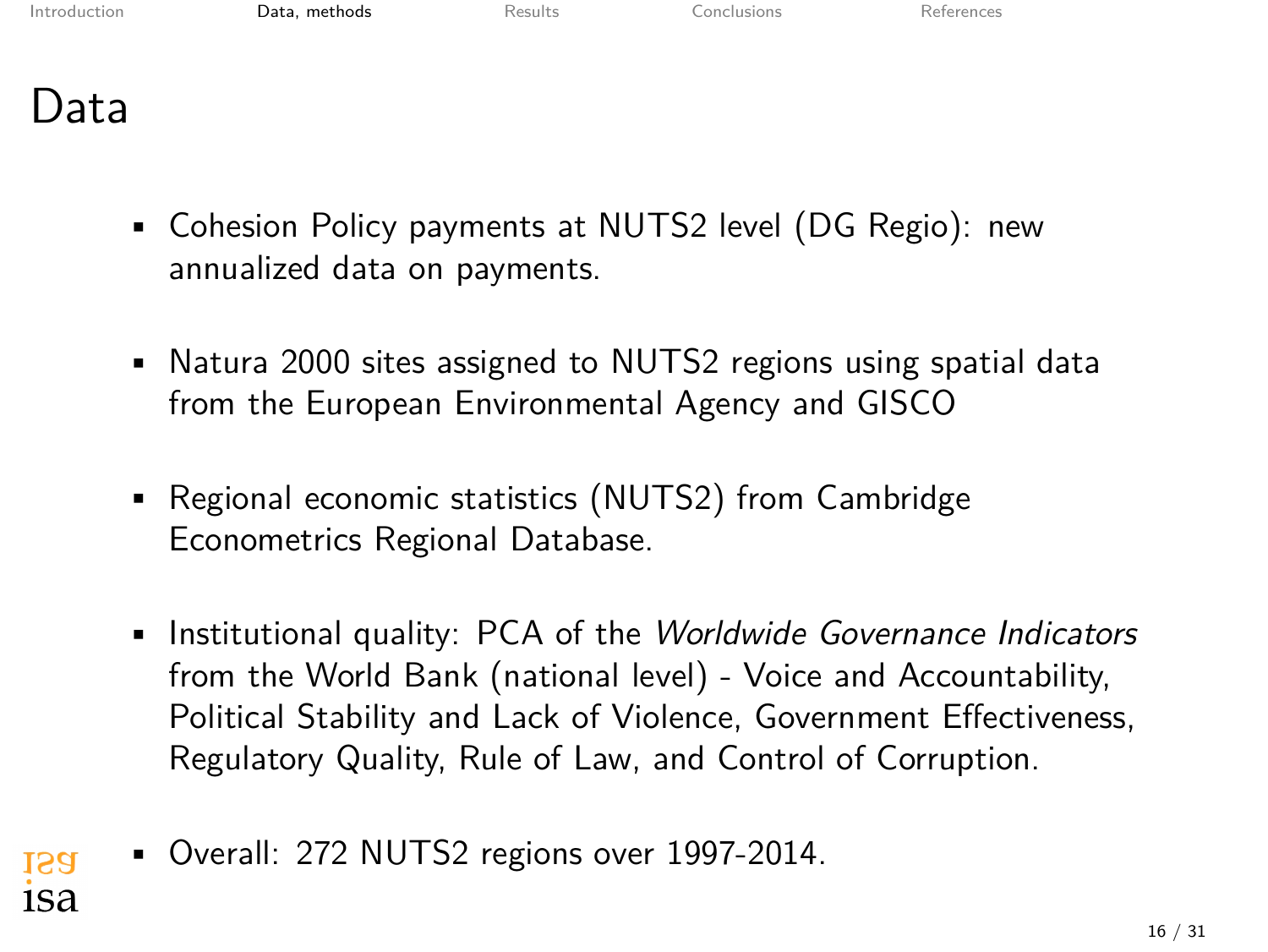[Introduction](#page-1-0) **[Data, methods](#page-10-0)** [Results](#page-20-0) [Conclusions](#page-28-0) [References](#page-30-0)

### Cohesion Policy and Natura 2000 Density: 1997



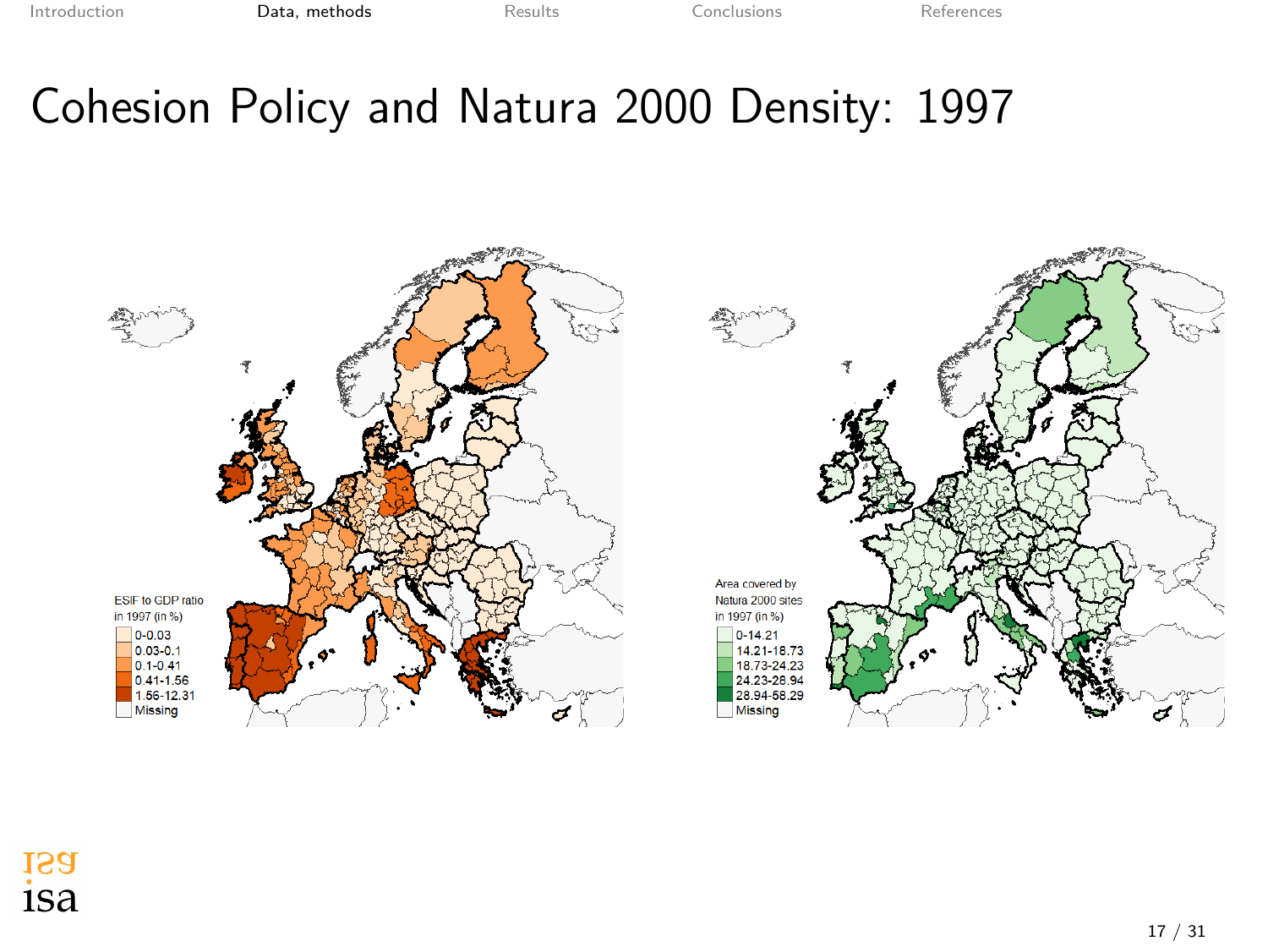### Cohesion Policy and Natura 2000 Density: 2004

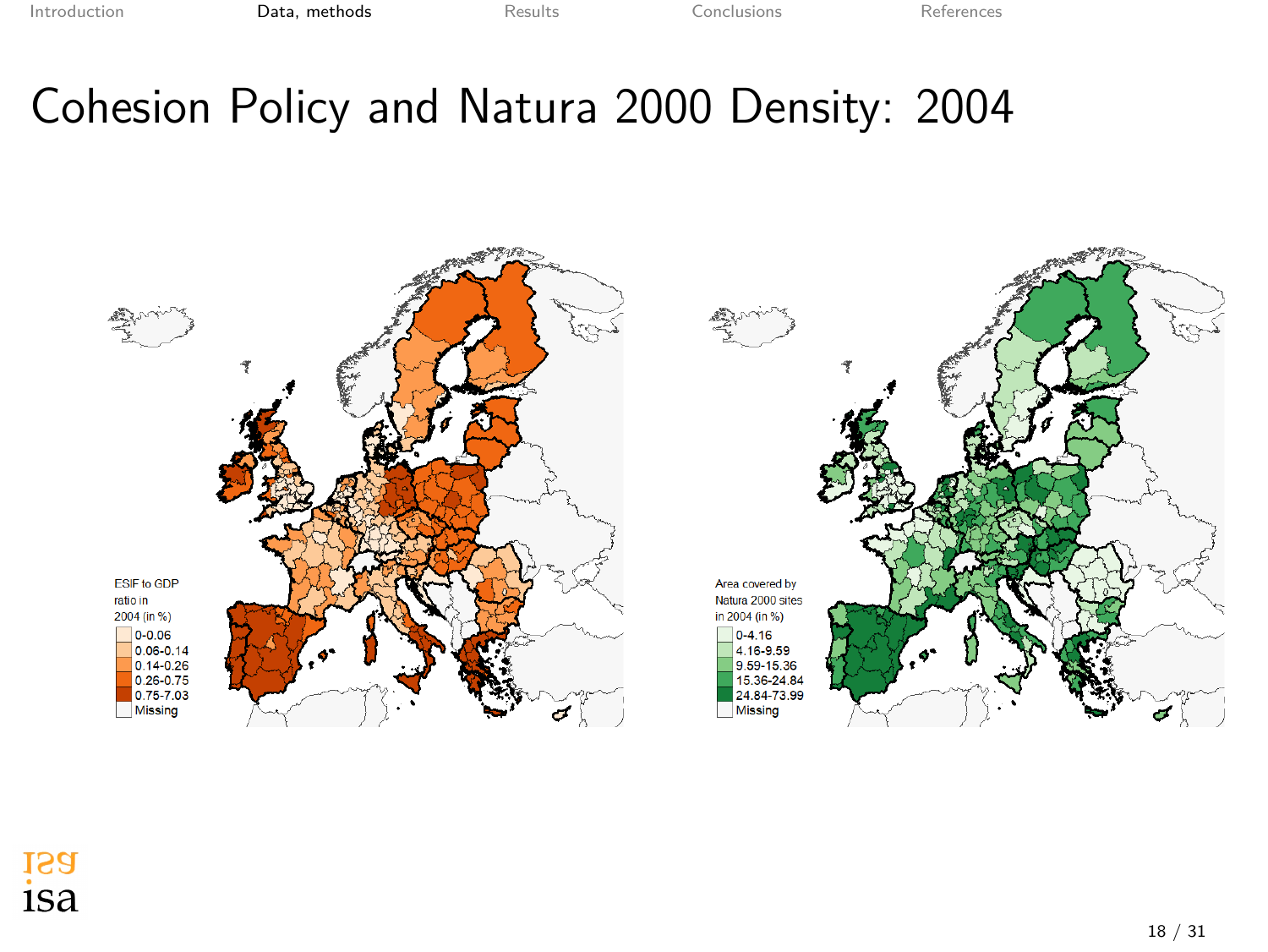### Cohesion Policy and Natura 2000 Density: 2014

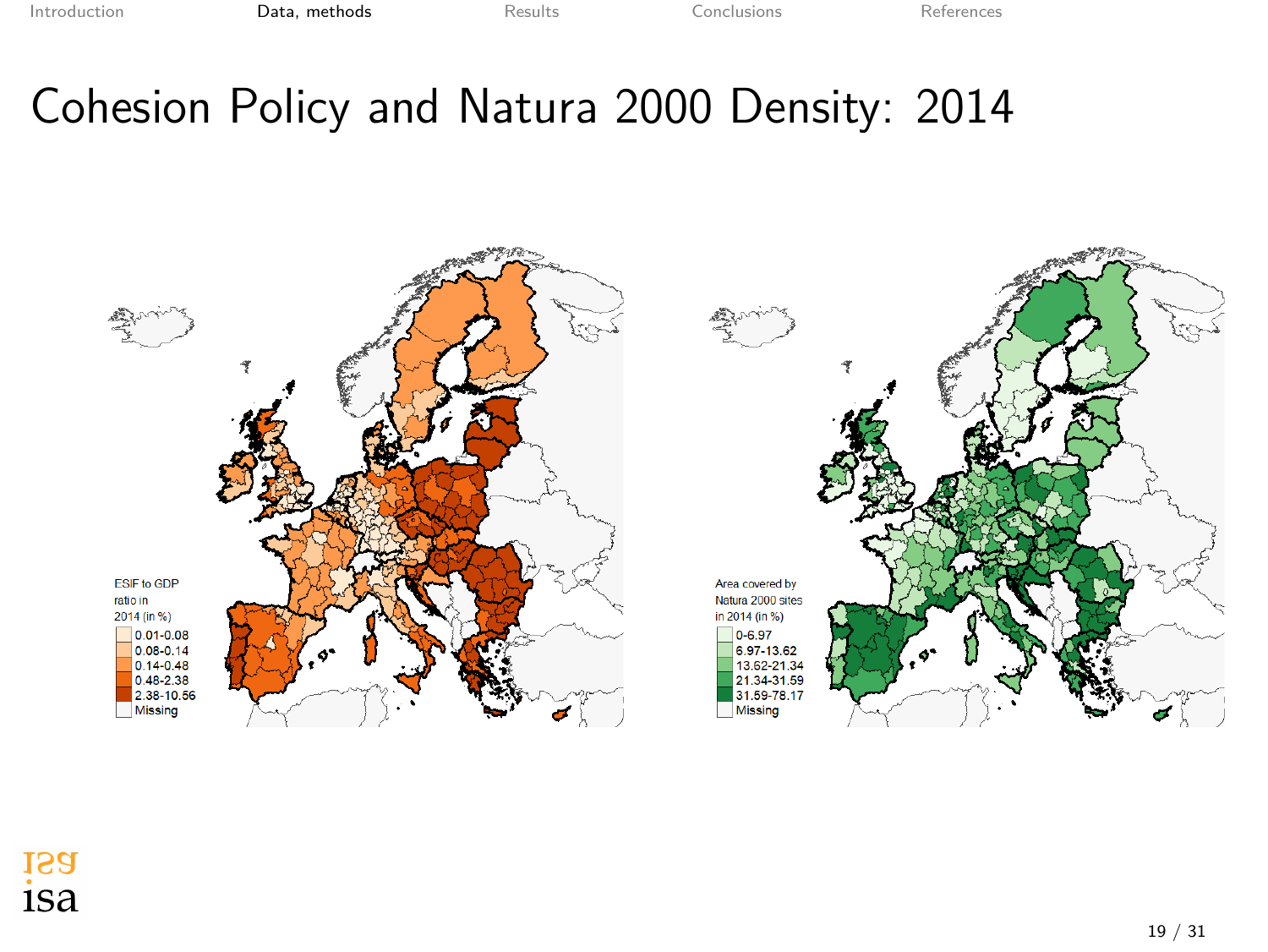### <span id="page-20-0"></span>European Funds and Regional Growth: OLS Results

|                                        | $\left(1\right)$<br>$\Delta$ ln y <sub>iit</sub> | $\overline{2)}$<br>$\Delta$ ln y <sub>iit</sub> | (3)<br>$\Delta$ ln y <sub>iit</sub> | (4)<br>$\Delta$ ln $v_{ir}$ | (5)<br>$\Delta$ ln y <sub>iit</sub> |
|----------------------------------------|--------------------------------------------------|-------------------------------------------------|-------------------------------------|-----------------------------|-------------------------------------|
| $\overline{lny}_{ijt-1}$               | $-0.095***$<br>(0.020)                           | $-0.107***$<br>(0.022)                          | $-0.137***$<br>(0.022)              | $-0.135***$<br>(0.020)      | $-0.147***$<br>(0.022)              |
| $Ins_{ijt}$                            | $0.036***$<br>(0.009)                            | $0.033***$<br>(0.008)                           | $0.025***$<br>(0.008)               | $0.026***$<br>(0.008)       | $0.024***$<br>(0.008)               |
| $ln(n_{ijt} + g_{ijt} + \delta_{ijt})$ | $-0.036***$<br>(0.005)                           | $-0.035***$<br>(0.005)                          | $-0.036***$<br>(0.006)              | $-0.036***$<br>(0.006)      | $-0.035***$<br>(0.006)              |
| $ln(euff_{iit} + 1)$                   |                                                  | $0.395***$<br>(0.145)                           | $0.413***$<br>(0.123)               | $0.517***$<br>(0.201)       | 0.017<br>(0.391)                    |
| wgipca <sub>it</sub>                   |                                                  |                                                 | $0.014***$<br>(0.002)               | $0.013***$<br>(0.002)       | $0.014***$<br>(0.002)               |
| $ln(euf_{iit})$ *wgipca <sub>it</sub>  |                                                  |                                                 |                                     | 0.061<br>(0.057)            |                                     |
| $ln(e^{ufr}$ it )* $EU10$              |                                                  |                                                 |                                     |                             | 0.543<br>(0.413)                    |
| $ln(e^{ufr_{ijt}})*EU2$                |                                                  |                                                 |                                     |                             | $0.775*$<br>(0.422)                 |
| In(eufr <sub>iit</sub> )*GIPS          |                                                  |                                                 |                                     |                             | 0.044<br>(0.459)                    |
| Convergence rate<br>Half-life          | 9.98%<br>7.29                                    | 11.32%<br>6.47                                  | 14.73%<br>5.04                      | 14.50%<br>5.12              | 15.90%<br>4.70                      |
| Observations<br>$R^2$                  | 4,896                                            | 4.896                                           | 4.896                               | 4,896                       | 4,896                               |
| F-statistic                            | 0.358<br>150.798***                              | 0.364<br>$125.63***$                            | 0.387<br>138.52*                    | 0.388<br>$116.15***$        | 0.390<br>89.39***                   |
| <b>Regional FEs</b>                    | Yes                                              | Yes                                             | Yes                                 | Yes                         | Yes                                 |
| Time FEs                               | Yes                                              | Yes                                             | Yes                                 | Yes                         | Yes                                 |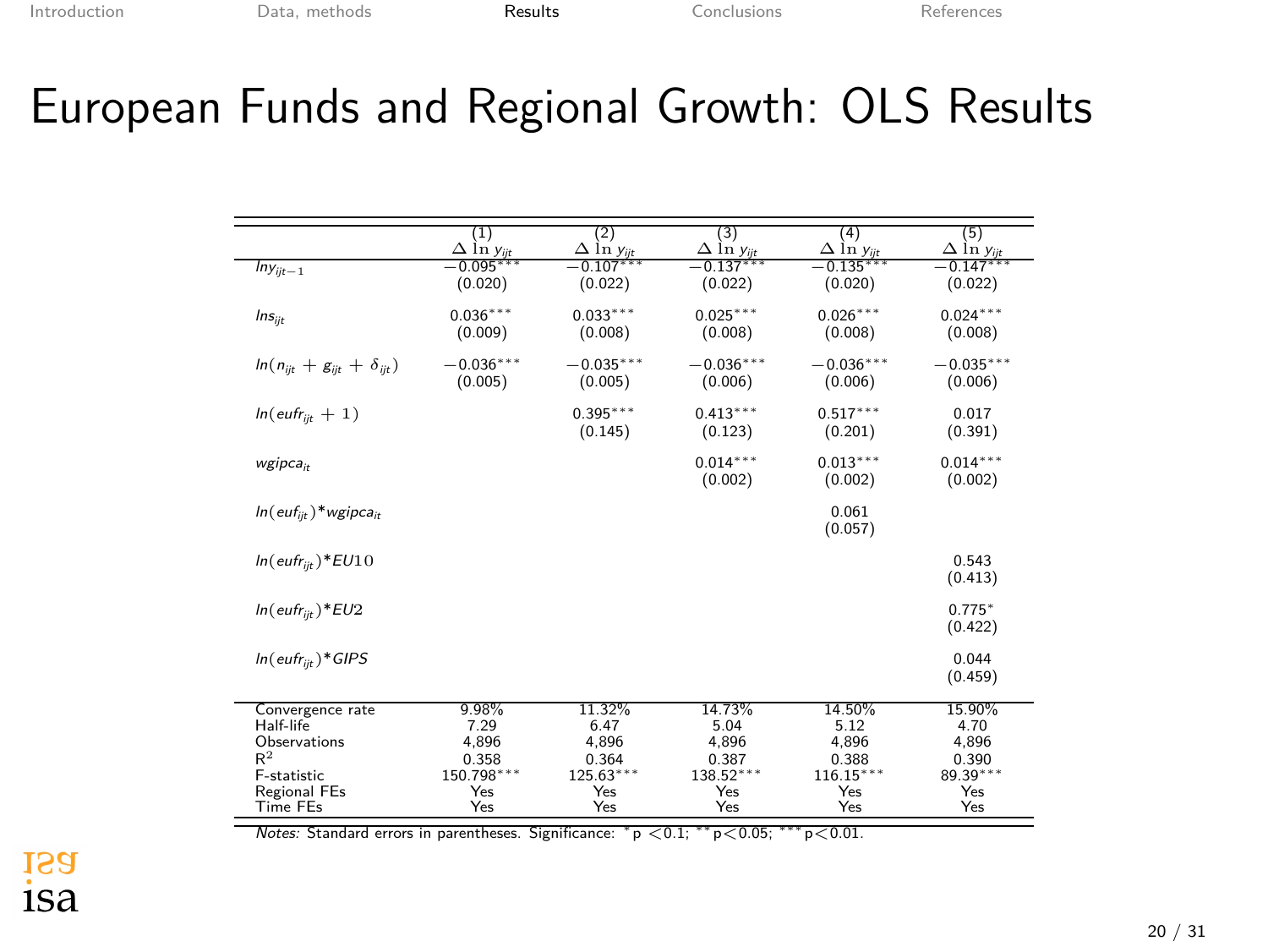### European Funds and Regional Growth: 2SLS results

|                                        | Dependent variable:                     |                         |                        |                        |                                         |                             |  |
|----------------------------------------|-----------------------------------------|-------------------------|------------------------|------------------------|-----------------------------------------|-----------------------------|--|
|                                        | $\overline{\Delta}$ ln y <sub>ijt</sub> | $ln(e^{ufr_{ijt}} + 1)$ | $\Delta$ ln $y_{ijt}$  | $ln(euff_{iit} + 1)$   | $\overline{\Delta}$ ln y <sub>ijt</sub> | $ln(euff_{\text{lit}} + 1)$ |  |
|                                        | (1)                                     | (2)                     | (3)                    | (4)                    | (5)                                     | (6)                         |  |
| $\overline{ln}(y_{ijt-1})$             | $-0.143***$<br>(0.010)                  | $0.024***$<br>(0.001)   | $-0.178***$<br>(0.010) | $0.024***$<br>(0.002)  | $-0.187***$<br>(0.014)                  | $0.020***$<br>(0.004)       |  |
| $Ins_{ijt}$                            | $0.024***$<br>(0.004)                   | $0.006***$<br>(0.001)   | $0.016***$<br>(0.004)  | $0.007***$<br>(0.001)  | $0.0136**$<br>(0.006)                   | $0.007***$<br>(0.001)       |  |
| $ln(n_{ijt} + g_{ijt} + \delta_{ijt})$ | $-0.029***$<br>(0.004)                  | $-0.003***$<br>(0.001)  | $-0.030***$<br>(0.004) | $-0.003***$<br>(0.001) | $-0.029***$<br>(0.005)                  | $-0.0027***$<br>(0.001)     |  |
| $ln(e^{inf_{ijk} + 1})$                | $1.611***$<br>(0.263)                   |                         | $1.749***$<br>(0.262)  |                        | $2.037***$<br>(0.236)                   |                             |  |
| $ln(a$ reaprop <sub>iit</sub> + 1)     |                                         | $0.030***$<br>(0.002)   |                        | $0.030***$<br>(0.002)  |                                         | $0.006*$<br>(0.003)         |  |
| $ln(count_{ii} + 1)$                   |                                         |                         |                        |                        |                                         | $0.002***$<br>(0.0002)      |  |
| wgipca <sub>ir</sub>                   |                                         |                         | $0.014***$<br>(0.001)  | $-0.0003$<br>(0.0003)  | $0.015***$<br>(0.002)                   | $-0.001**$<br>(0.0004)      |  |
| Convergence rate<br>Half-life          | 15.43%<br>4.83                          |                         | 19.06%<br>3.87         |                        | 20.70%<br>3.68                          |                             |  |
| Observations                           | 4,896                                   | 4,896                   | 4.896                  | 4,896                  | 4,896                                   | 4,896                       |  |
| $R^2$                                  | 0.067                                   | 0.171<br>236.548***     | 0.089                  | 0.171<br>189.441***    | 0.282                                   | $112.21***$                 |  |
| F statistic<br>Hansen J statistic      | 17.204***<br>N/A                        |                         | 28.416***<br>N/A       |                        | 89.66***<br>1.930                       |                             |  |
| Regional FEs                           | Yes                                     | Yes                     | Yes                    | Yes                    | Yes                                     | Yes                         |  |
| <b>Time FEs</b>                        | Yes                                     | Yes                     | Yes                    | Yes                    | Yes                                     | Yes                         |  |

*Notes:* Standard errors in parentheses. Significance: *<sup>∗</sup>* p*<*0.1; *∗∗* p*<*0.05; *∗∗∗* p*<*0.01.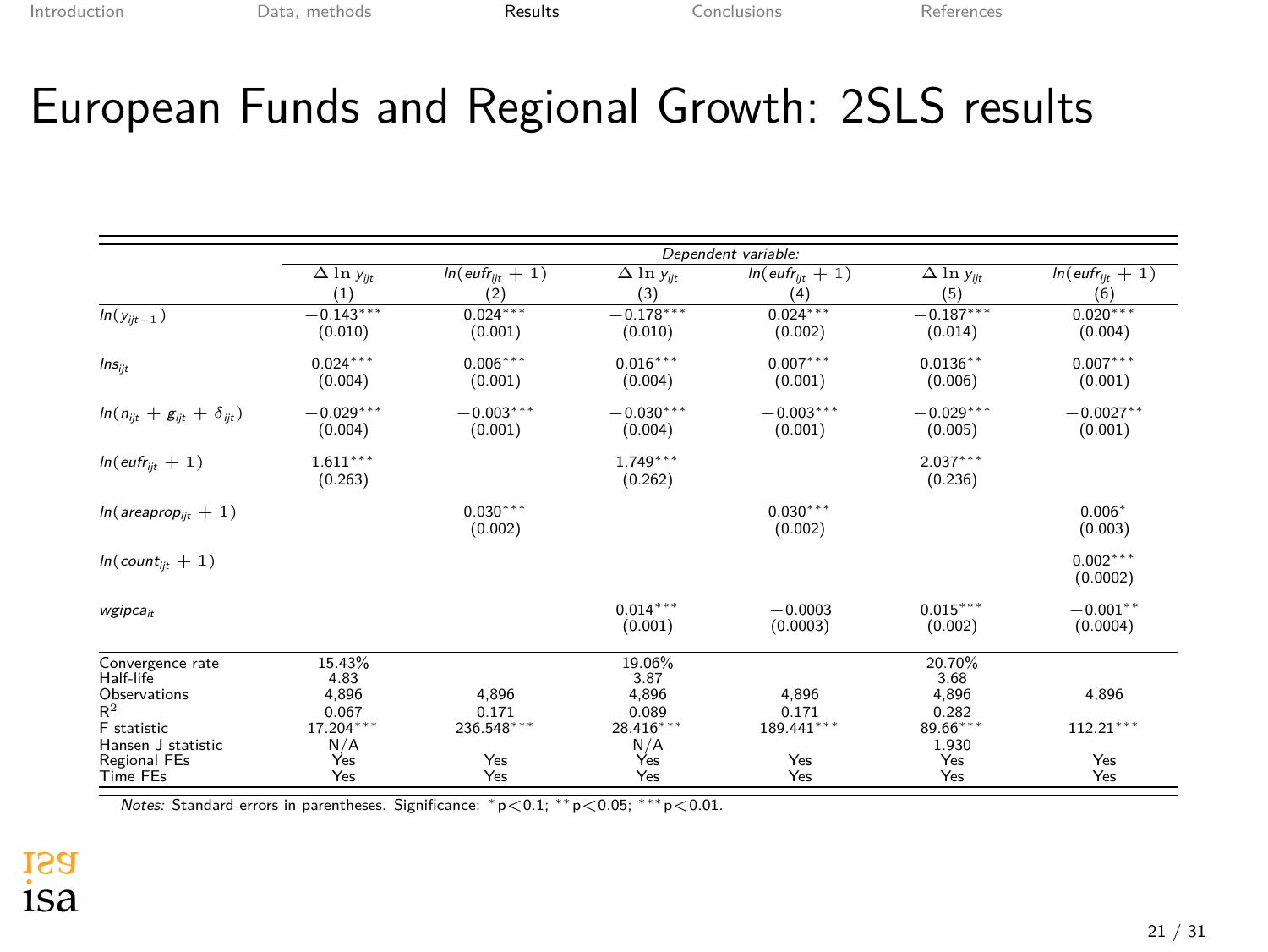#### European Funds: Inter-regional Spillovers (1)

|                                                                     | (1)           | (2)          | (3)                     |
|---------------------------------------------------------------------|---------------|--------------|-------------------------|
|                                                                     | gdppcgr       | gdppcgr      | gdppcgr                 |
| $\rho$                                                              | $0.740***$    | $0.776***$   | $0.795***$              |
|                                                                     | (0.0225)      | (0.0231)     | (0.0233)                |
| $ln(y_{i t-1})$                                                     | $-0.161***$   | $-0.151***$  | $-0.145***$             |
|                                                                     | (0.0165)      | (0.0153)     | (0.0146)                |
| $\ln(s_{\text{ijk}})$                                               | 0.00274       | 0.00353      | 0.00425                 |
|                                                                     | (0.00643)     | (0.00644)    | (0.00645)               |
| $\ln (n_{\text{fit}} + g + \delta)$                                 | $-0.0331***$  | $-0.0342***$ | $-0.0349***$            |
|                                                                     | (0.00425)     | (0.00428)    | (0.00427)               |
| wgipcait                                                            | $0.0117***$   | $0.0104***$  | $0.00970***$            |
|                                                                     | (0.00265)     | (0.00257)    | (0.00256)               |
| $ln (e^{i t} = + 1)$                                                | $-0.00527$    | $-0.000145$  | $-0.00129$              |
|                                                                     | (0.131)       | (0.132)      | (0.127)                 |
| $\ln$ (eufr <sub>iit</sub> + 1) * wgipca <sub>it</sub>              | $-0.0189$     | $-0.0555$    | $-0.0763$               |
|                                                                     | (0.0647)      | (0.0594)     | (0.0599)                |
| $\mathbf{W} * \ln(y_{ijt-1})$                                       | $0.131***$    | $0.125***$   | $0.121***$              |
|                                                                     | (0.0168)      | (0.0161)     | (0.0156)                |
| $\mathbf{W} * \ln (s_{ii}$                                          | $0.0219**$    | $0.0229**$   | $0.0241**$              |
|                                                                     | (0.00915)     | (0.00997)    | (0.0107)                |
| $\mathbf{W} * \ln (n_{ijt} + \delta + g)$                           | $0.0339**$    | $0.0359*$    | $0.0395*$               |
|                                                                     | (0.0162)      | (0.0191)     | (0.0206)                |
| $\mathbf{W} * \ln (wgipca_{it})$                                    | $-0.00977***$ | $-0.00820**$ | $-0.00671$ <sup>*</sup> |
|                                                                     | (0.00340)     | (0.00378)    | (0.00398)               |
| $\mathbf{W} * \ln (e^{if} = +1)$                                    | 0.299         | 0.349        | 0.380                   |
|                                                                     | (0.215)       | (0.240)      | (0.255)                 |
| $\mathbf{W} * \ln (e^{i t_{\text{lift}}} + 1) * \text{wgipca}_{it}$ | 0.0782        | 0.132        | 0.171                   |
|                                                                     | (0.0991)      | (0.106)      | (0.118)                 |
| $\lambda$ <sub>spatial</sub>                                        | 11.88%        | 12.10%       | 12.22%                  |
| Half-life                                                           | 5.84          | 5.73         | 5.67                    |
| Observations                                                        | 4734          | 4734         | 4734                    |
| Log-likelihood                                                      | 10715.95      | 10694.94     | 10683.88                |
| AIC                                                                 | $-21379.9$    | $-21337.9$   | $-21315.8$              |
| <b>BIC</b>                                                          | $-21211.9$    | $-21169.9$   | $-21147.8$              |
| Coefficient test $\theta = 0$ ( $\chi^2$ )                          | 77.92***      | $76.72***$   | $76.24***$              |
| Coefficient test $\theta = -\beta \rho$                             | 29.87***      | $25.57***$   | $26.65***$              |
| Hausman test                                                        | 156.17***     | 159.17***    | 163.47***               |
| Regional FEs                                                        | Yes           | Yes          | Yes                     |
| <b>Time FEs</b>                                                     | No            | No           | No                      |

*Notes:* Robust standard errors in parentheses. Significance: *<sup>∗</sup>* p*<*0.1; *∗∗* p*<*0.05; *∗∗∗* p*<*0.01.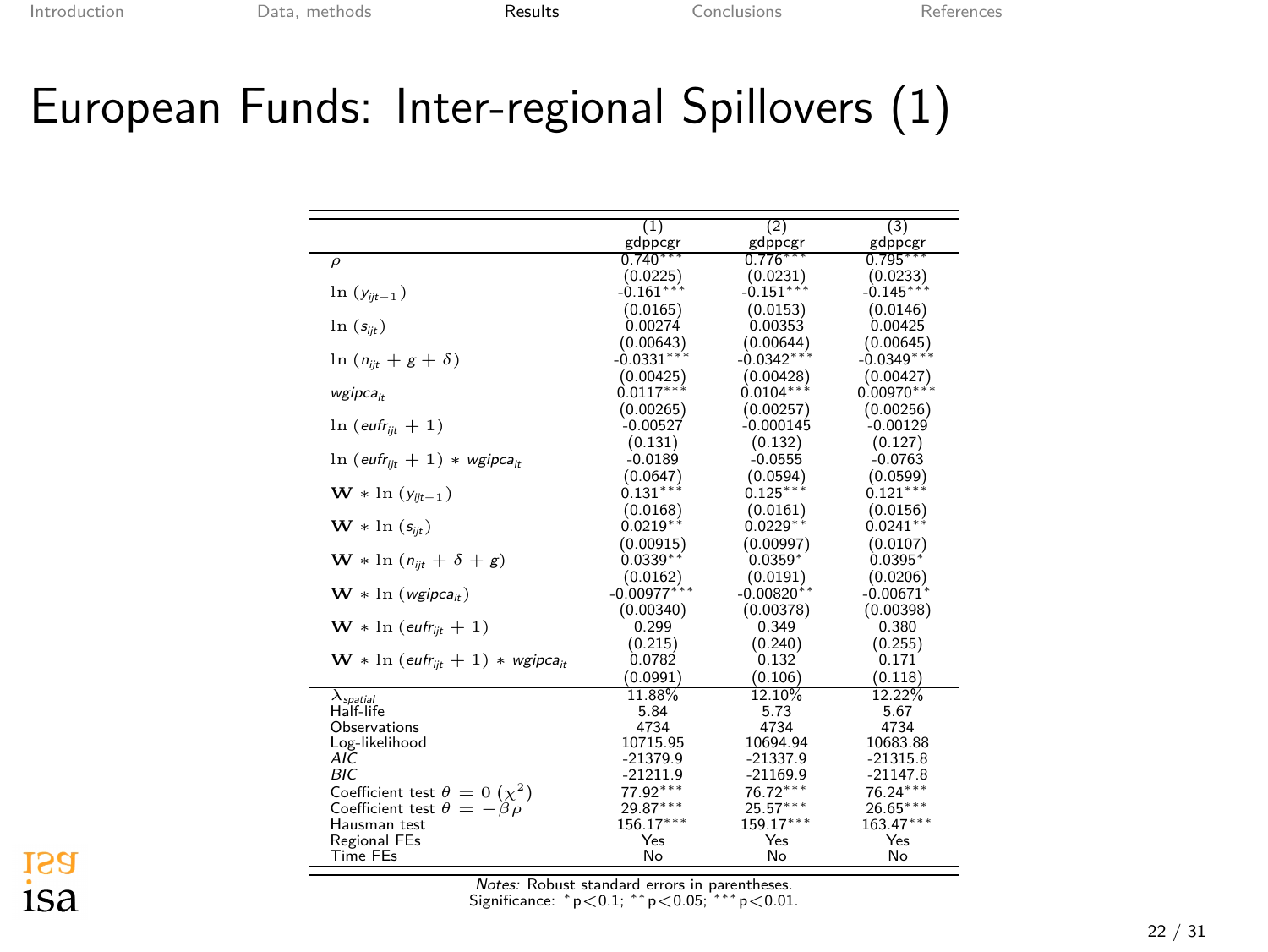### European Funds: Inter-regional Spillovers (2)

|                                                        | $\overline{1}$       | $^{(2)}$                     | (3)                  |
|--------------------------------------------------------|----------------------|------------------------------|----------------------|
|                                                        | $\Delta$ ln $y_{ii}$ | $\Delta$ in $y_{\text{int}}$ | $\Delta$ In $y_{ii}$ |
| <b>Average Direct Effects</b>                          | D(1)                 | D(2)                         | D(3)                 |
| $ln(y_{ijt-1})$                                        | $-0.159***$          | $-0.149***$                  | $-0.144***$          |
|                                                        | (0.0167)             | (0.0155)                     | (0.0149)             |
| $\ln(s_{ijt})$                                         | 0.00602              | 0.00670                      | 0.00747              |
|                                                        | (0.00671)            | (0.00667)                    | (0.00665)            |
| $\ln (n_{\text{fit}}+g+\delta)$                        | $-0.0313***$         | $-0.0325***$                 | $-0.0329***$         |
|                                                        | (0.00397)            | (0.00398)                    | (0.00403)            |
|                                                        | $0.0114***$          | $0.0103***$                  | $0.00970***$         |
| wgipca <sub>it</sub>                                   | (0.00248)            | (0.00238)                    | (0.00236)            |
|                                                        |                      |                              |                      |
| $ln (e^{i t} = 1)$                                     | 0.0385               | 0.0464                       | 0.0455               |
|                                                        | (0.125)              | (0.126)                      | (0.120)              |
| $\ln$ (eufr <sub>it</sub> + 1) * wgipca <sub>it</sub>  | $-0.00696$           | $-0.0414$                    | $-0.0606$            |
|                                                        | (0.0608)             | (0.0558)                     | (0.0551)             |
| <b>Average Indirect Effects</b>                        |                      |                              |                      |
| $\ln(y_{ijt-1})$                                       | 0.0464               | 0.0350                       | 0.0291               |
|                                                        | (0.0293)             | (0.0358)                     | (0.0405)             |
| $ln(s_{ijt})$                                          | $0.0879*$            | $0.111***$                   | $0.130**$            |
|                                                        | (0.0333)             | (0.0427)                     | (0.0503)             |
| $\ln (n_{\text{in}} + g + \delta)$                     | 0.0382               | 0.0453                       | 0.0623               |
|                                                        | (0.0554)             | (0.0776)                     | (0.0938)             |
| wgipca <sub>ir</sub>                                   | $-0.00385$           | $-0.0000607$                 | 0.00537              |
|                                                        | (0.00677)            | (0.00953)                    | (0.0113)             |
| $\ln$ (eufr <sub>iit</sub> + 1)                        | $1.049$ <sup>*</sup> | $1.450*$                     | $1.728*$             |
|                                                        | (0.630)              | (0.845)                      | (1.010)              |
| $\ln$ (eufr <sub>it</sub> + 1) * wgipca <sub>it</sub>  | 0.229                | 0.373                        | 0.506                |
|                                                        | (0.260)              | (0.345)                      | (0.424)              |
| <b>Average Total Effects</b>                           |                      |                              |                      |
| $ln(y_{ijt-1})$                                        | $-0.112***$          | $-0.114***$                  | $-0.115***$          |
|                                                        | (0.0304)             | (0.0376)                     | (0.0429)             |
| $\ln(s_{ijt})$                                         | $0.0940**$           | $0.117**$                    | $0.138**$            |
|                                                        | (0.0368)             | (0.0460)                     | (0.0533)             |
| $\ln (n_{\text{lin}} + g + \delta)$                    | 0.00688              | 0.0128                       | 0.0294               |
|                                                        | (0.0563)             | (0.0786)                     | (0.0950)             |
| $wgipca_{ir}$                                          | 0.00755              | 0.0102                       | 0.0151               |
|                                                        | (0.00620)            | (0.00885)                    | (0.0106)             |
| $\ln(e^{ufr}$ <sub>iit</sub> + 1)                      | 1.088                | $1.497*$                     | $1.774*$             |
|                                                        | (0.640)              | (0.854)                      | (1.017)              |
| $\ln$ (eufr <sub>iit</sub> + 1) * wgipca <sub>it</sub> | 0.222                | 0.331                        | 0.445                |
|                                                        | (0.252)              | (0.337)                      | (0.412)              |

1Sa 1Sa

(0.252) (0.337) (0.412) *Notes:* Robust standard errors in parentheses. Significance: *<sup>∗</sup>* <sup>p</sup>*<*0.1; *∗∗* <sup>p</sup>*<*0.05; *∗∗∗* <sup>p</sup>*<*0.01. 23 / 31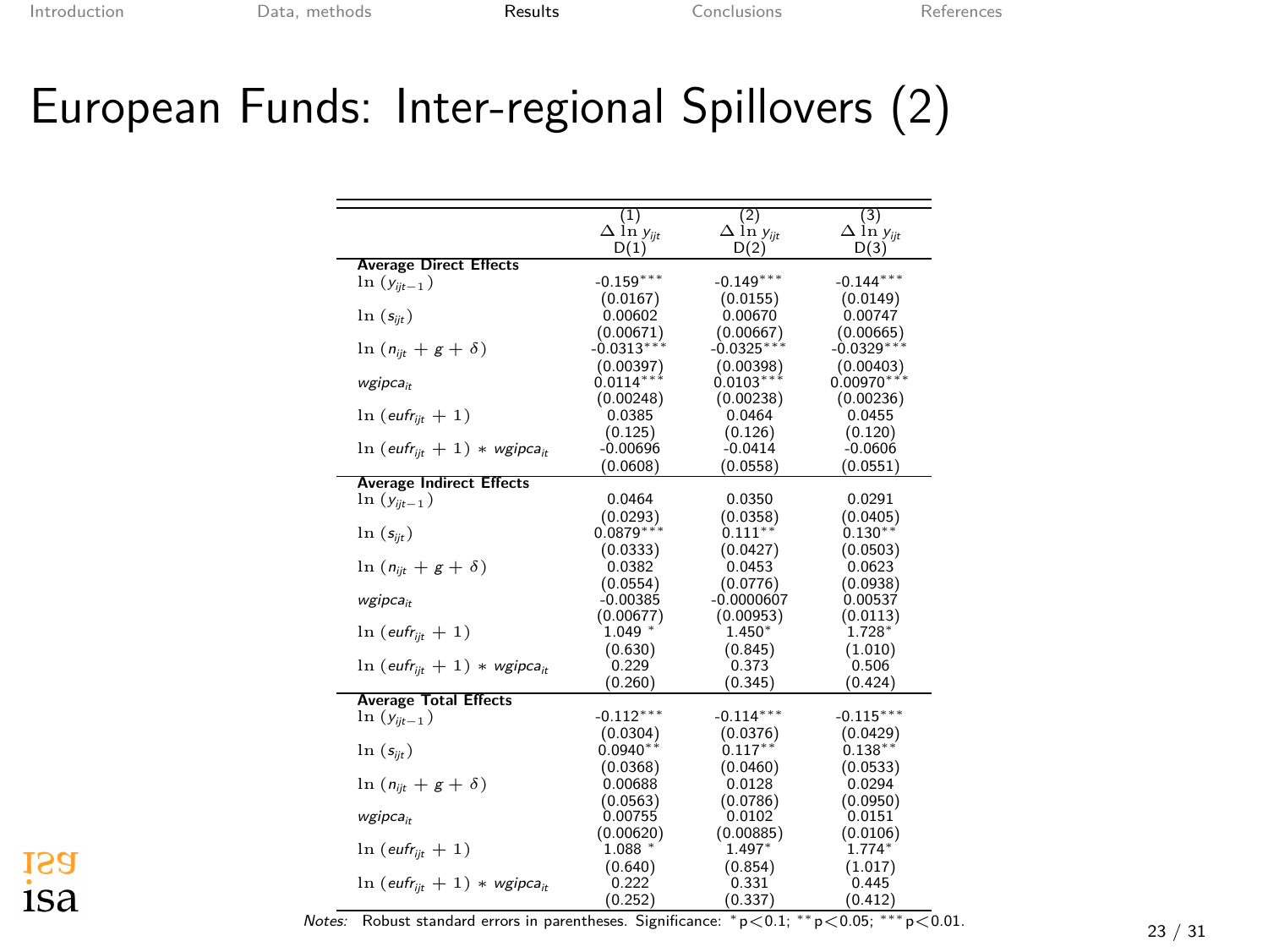### How much bang does the EU get for its buck?

$$
\ln(Y_{ijt}) = \beta_0 + \beta_1 \ln(Y_{ijt-1}) + \beta_2 \ln(S_{ijt}) + \beta_3 \ln(P_{ijt}) + \beta_4 inst_{it}
$$
  
+  $\gamma_1 \ln(EUF_{ijt}) + \sum_{i=2}^{28} \gamma_i \ln(EUF_{ijt}) * D_i$   
+  $\mu_j + \tau_t + u_{ijt}$   
 $e_{ij} = \frac{\frac{\Delta Y_{ijt}}{\Delta EUF_{it}}}{\frac{Y_{ijt}}{EUF_{ijt}}} \Rightarrow \frac{\Delta Y_{ijt}}{\Delta EUF_{it}} = \frac{e_{ij}}{\frac{EUF_{ijt}}{Y_{ijt}}} = \frac{\gamma_1 + \gamma_i}{\frac{EUF_{ijt}}{Y_{ijt}}}$ 

\n- $$
\ln(EUF_{\text{Fijt}}) = \ln\left(\text{EUF}_{\text{ijt}}/Y_{\text{ijt}}\right)
$$
\n

- *eij*: output elasticity for region *j* in member state *i*
- *D<sup>i</sup>* : dummy for member state *i*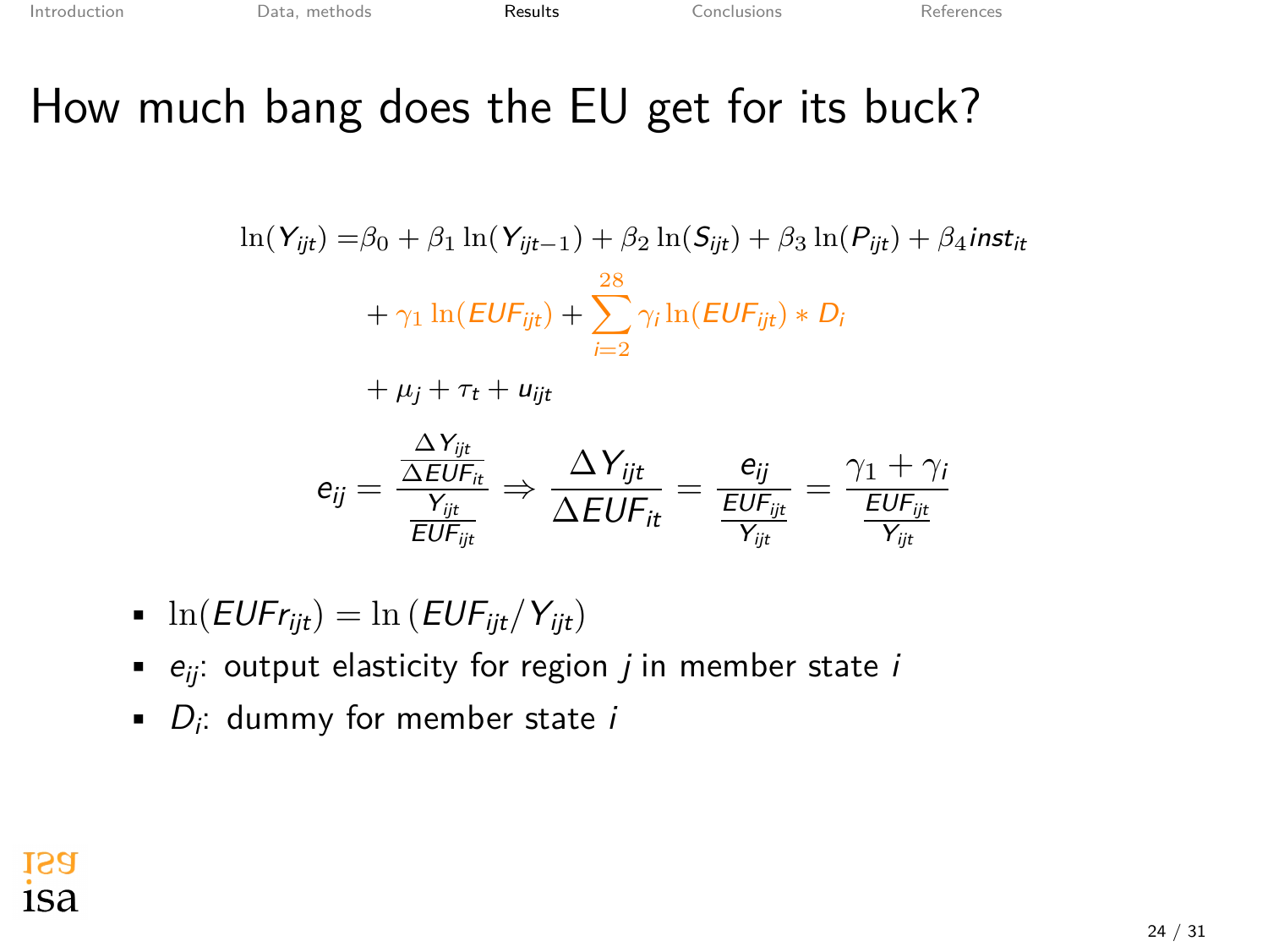### European Funds and Regional GDP (level): OLS/2SLS

|                                                     |                                |                             |                              | 2                                |                                     |                             |                                     |                                   |                                     |
|-----------------------------------------------------|--------------------------------|-----------------------------|------------------------------|----------------------------------|-------------------------------------|-----------------------------|-------------------------------------|-----------------------------------|-------------------------------------|
|                                                     | $\frac{1}{\ln Y_{\rm in}}$     | (2)<br>$\ln Y_{ik}$         | (3)<br>$\ln Y_{ik}$          | $^{(4)}$<br>$\ln Y_{it}$         | $\frac{(5)}{\ln Y_{\rm in}}$        | (6)<br>$\ln Y_{\text{in}}$  | (7)<br>$\ln(EU\ddot{F}_{ii}+1)$     | (8)<br>$\ln Y_{in}$               | (9)<br>$\ln(EU\ddot{F}_{\rm dt}+1)$ |
| $\ln Y_{ijt-1}$                                     | 0.809<br>(0.019)               | 0.789<br>(0.018)            | 0.773<br>(0.017)             | $0.773***$<br>(0.017)            | $0.767***$<br>(0.017)               | 0.778<br>(0.015)            | 10.304<br>(1.088)                   | $0.765***$<br>(0.013)             | 8.421<br>(0.983)                    |
| $\ln S_{ik}$                                        | $0.069***$                     | $0.064***$                  | $0.058***$                   | $0.056***$                       | $0.055***$                          | $0.059***$                  | $2.8085***$                         | $0.056***$                        | $3.096***$                          |
| $\ln P_{ik}$                                        | (0.007)<br>$-0.034$<br>(0.019) | (0.006)<br>0.021<br>(0.021) | (0.006)<br>0.044"<br>(0.020) | (0.006)<br>$0.053***$<br>(0.020) | (0.006)<br>$0.063***$<br>(0.019)    | (0.005)<br>0.031<br>(0.022) | (0.356)<br>$-25.161$ ***<br>(1.580) | (0.005)<br>$0.0648***$<br>(0.020) | (0.346)<br>$-19.317***$<br>(1.490)  |
| $ln(EUF_{ik} + 1)$                                  |                                | $0.0016***$<br>(0.0003)     | $0.0017***$<br>(0.0003)      | $0.0013***$<br>(0.0003)          | $-0.0006$<br>(0.0007)               | $0.0013***$<br>(0.0005)     |                                     | $0.0023***$<br>(0.0004)           |                                     |
| wgipca <sub>it</sub>                                |                                |                             | $0.010***$                   | $0.014***$                       | $0.011***$                          | $0.010***$                  | 0.005                               | $0.010***$                        | $-0.4268***$                        |
| $\ln$ (areaprop <sub>is</sub> + 1)                  |                                |                             | (0.002)                      | (0.003)                          | (.002)                              | (0.001)                     | (0.129)<br>$15.7307***$             | (0.001)                           | (0.117)                             |
| $ln(count_{ik} + 1)$                                |                                |                             |                              |                                  |                                     |                             | (1.140)                             |                                   | $1.490***$<br>(0.084)               |
| $\ln (EUF_{ii} + 1)^*$ wgipca <sub>n</sub>          |                                |                             |                              | $-0.0001$<br>(0.0002)            |                                     |                             |                                     |                                   |                                     |
| $\ln$ ( <i>EUF</i> <sub>it</sub> + 1)* <i>EU</i> 10 |                                |                             |                              |                                  | $0.0022***$                         |                             |                                     |                                   |                                     |
| $\ln$ ( <i>EUF</i> <sub>it</sub> + 1)* <i>EU</i> 3  |                                |                             |                              |                                  | (0.0007)<br>$0.0031***$<br>(0.0009) |                             |                                     |                                   |                                     |
| $\ln$ (EUF <sub>it</sub> + 1)*GIPS                  |                                |                             |                              |                                  | $-0.0074***$<br>(0.0028)            |                             |                                     |                                   |                                     |
| Overall                                             |                                | 0.235                       | 0.238                        | 0.190                            | <b>Implied Multiplier Effects:</b>  | 0.196                       |                                     | 0.348                             |                                     |
| Old MS                                              |                                |                             |                              |                                  | $-0.299$                            |                             |                                     |                                   |                                     |
| EU10<br>EU3                                         |                                |                             |                              |                                  | 0.130<br>0.255                      |                             |                                     |                                   |                                     |
| GIPS                                                |                                |                             |                              |                                  | $-0.519$                            |                             |                                     |                                   |                                     |
| Observations                                        | 4,896                          | 4.896                       | 4.896                        | 4.896                            | 4.896                               | 4.896                       | 4.896                               | 4.896                             | 4.896                               |
| $R^2$<br>F-stat                                     | 0.952                          | 0.953                       | 0.954                        | 0.955                            | 0.955                               | 0.954                       | $190.26***$                         | 0.954                             | $314.24***$                         |
| Regional FEs                                        | Yes                            | Yes                         | Yes                          | Yes                              | Yes                                 | Yes                         | Yes                                 | Yes                               | Yes                                 |
| Time FEs                                            | Yes                            | Yes                         | Yes                          | Yes                              | Yes                                 | Yes                         | Yes                                 | Yes                               | Yes                                 |
| Method                                              | <b>OLS</b>                     | <b>OLS</b>                  | OLS                          | OLS                              | <b>OLS</b>                          | 2SLS                        |                                     | 2SLS                              |                                     |

*Notes:* Robust standard errors in parentheses. Significance: *<sup>∗</sup>* p*<*0.1; *∗∗* p*<*0.05; *∗∗∗* p*<*0.01.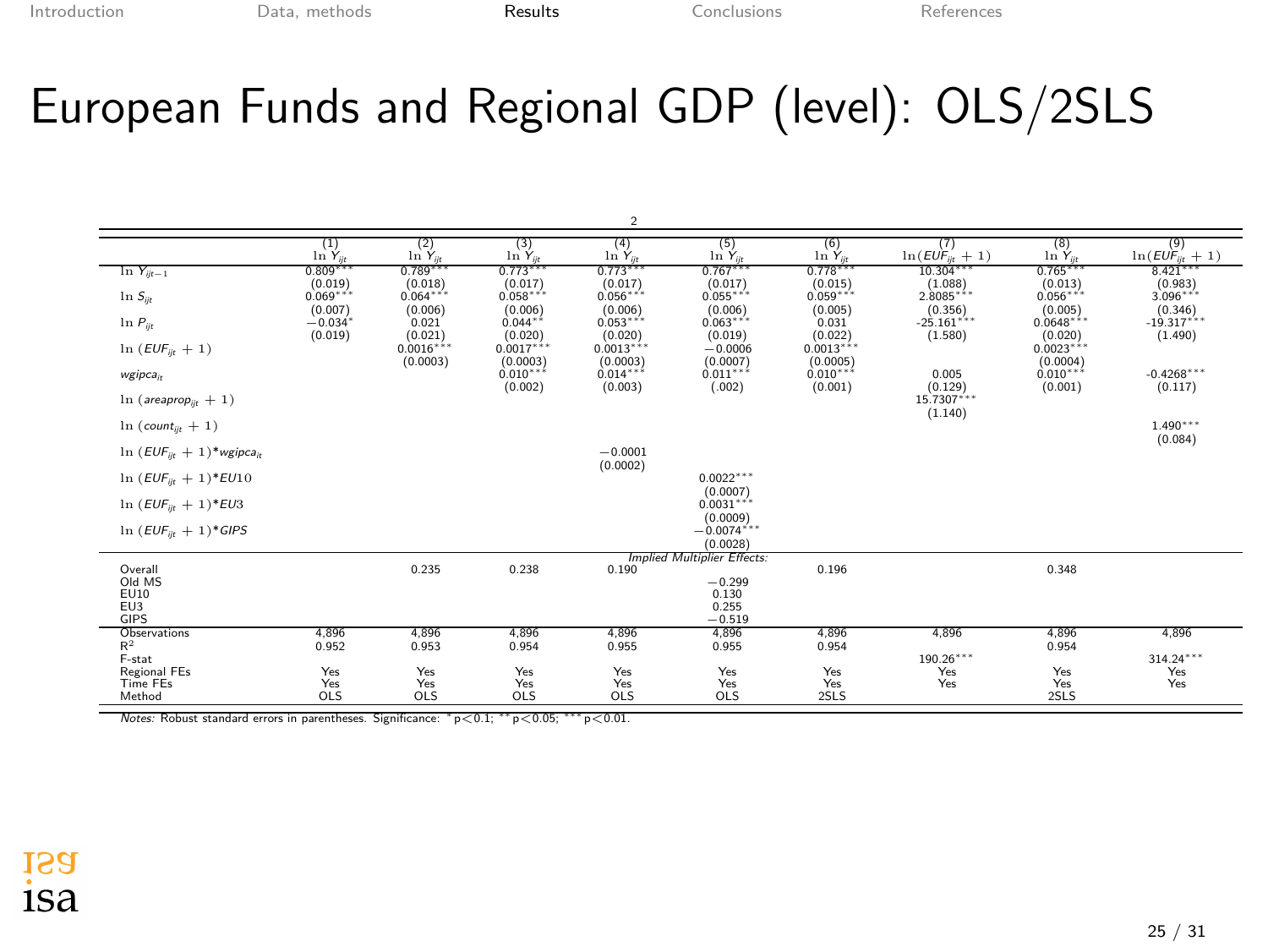### How much bang does the EU get for its buck?



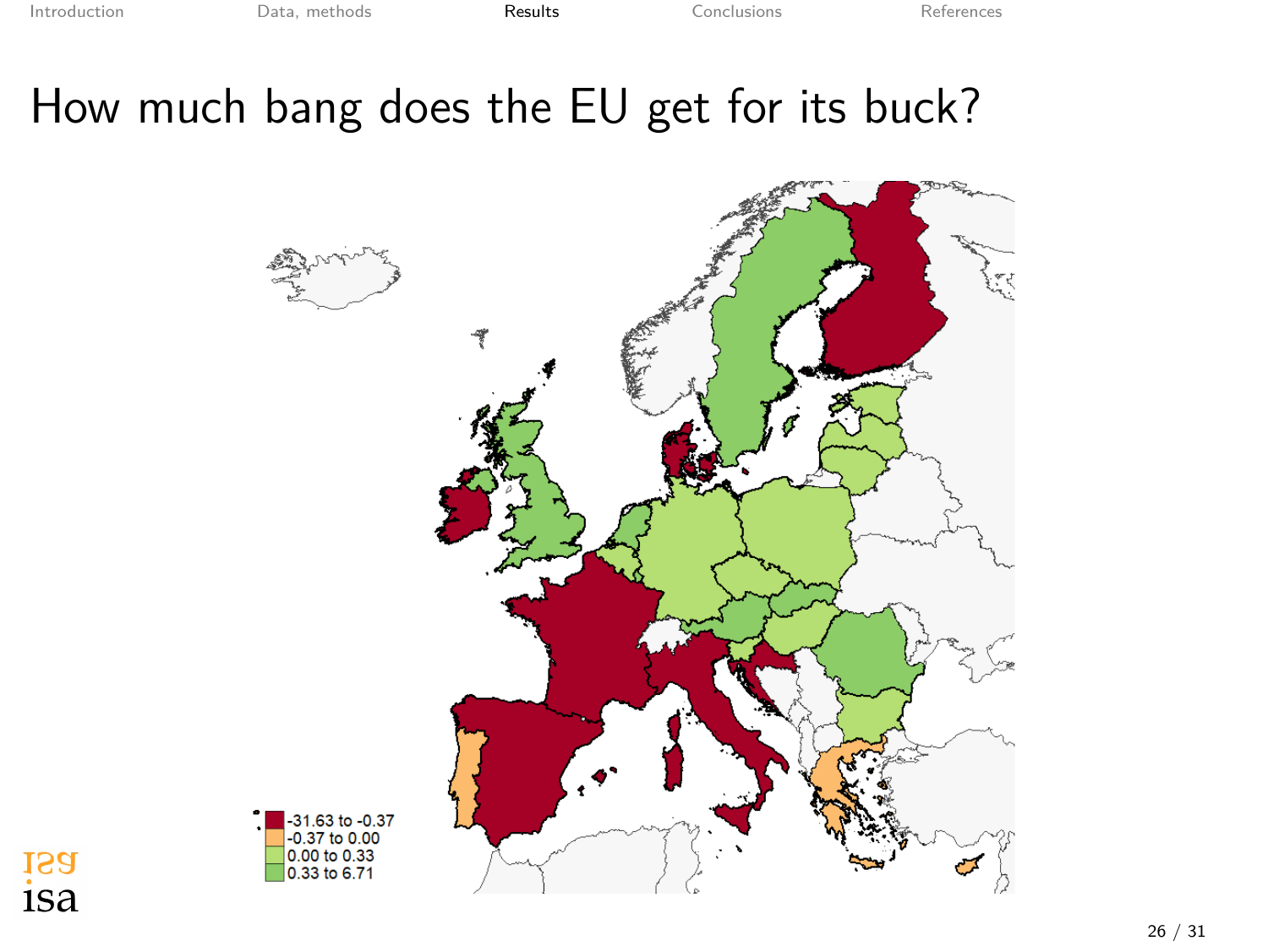|                         | Dependent variable: InY <sub>iit</sub> |          |        |            |  |  |
|-------------------------|----------------------------------------|----------|--------|------------|--|--|
|                         | elasticity                             | st.dev.  | euf/y  | multiplier |  |  |
| $ln Y_{ijt-1}$          | $0.7544***$                            | (0.010)  |        |            |  |  |
| $lnS_{ijt}$             | $0.0733***$                            | (0.0054) |        |            |  |  |
| $lnP_{in}$              | $0.8405***$                            | (0.0163) |        |            |  |  |
| wgipca,                 | $0.0063***$                            | (0.0014) |        |            |  |  |
| $ln(EUF_i + 1) * at$    | $0.0047***$                            | (0.0016) | 0.0021 | 2.2838     |  |  |
| $ln(EUF_i + 1) * be$    | 0.0003                                 | 0.0008   | 0.0011 | 0.2985     |  |  |
| $ln(EUF_{ir} + 1) * bg$ | 0.0006                                 | (0.0012) | 0.0123 | 0.0501     |  |  |
| $ln(EUF_i + 1) * cy$    | $-0.0002$                              | (0.0001) | 0.0022 | $-0.0875$  |  |  |
| $ln(EUF_i + 1) * cz$    | $0.0019***$                            | (0.0002) | 0.0086 | 0.2256     |  |  |
| $ln(EUF_{it} + 1) * de$ | 0.0005                                 | 0.0018   | 0.0023 | 0.2405     |  |  |
| $ln(EUF_i + 1) * dk$    | $-0.0143***$                           | (0.0021) | 0.0005 | $-31.6278$ |  |  |
| $ln(EUF_i + 1) * ee$    | $0.0010***$                            | 0.0003   | 0.0149 | 0.0642     |  |  |
| $ln(EUF_i + 1) * el$    | $-0.0054$                              | (0.0045) | 0.0276 | $-0.1970$  |  |  |
| $ln(EUF_i + 1) * es$    | $-0.0079***$                           | (0.0014) | 0.0119 | $-0.6685$  |  |  |
| $ln(EUF_i + 1) * fi$    | $-0.0081$                              | (0.0091) | 0.0022 | $-3.6294$  |  |  |
| $ln(EUF_i + 1) * fr$    | $-0.0127***$                           | (0.0030) | 0.0032 | $-3.9850$  |  |  |
| $ln(EUF_i + 1) * hr$    | $-0.0018***$                           | 0.0005   | 0.0005 | $-3.3224$  |  |  |
| $ln(EUF_i + 1) * hu$    | 0.0001                                 | (0.0006) | 0.0192 | 0.0044     |  |  |
| $ln(EUF_{it} + 1) * ie$ | $-0.0041$                              | 0.0056   | 0.0067 | $-0.6094$  |  |  |
| $ln(EUF_{it} + 1) * it$ | $-0.0092*$                             | (0.0054) | 0.0042 | $-2.2110$  |  |  |
| $ln(EUF_{ir} + 1) * It$ | $0.0031***$                            | 0.0003   | 0.0166 | 0.1886     |  |  |
| $ln(EUF_i + 1) * lu$    | $0.0026***$                            | (0.0009) | 0.0004 | 6.7068     |  |  |
| $ln(EUF_{it} + 1) * lv$ | $0.0020***$                            | 0.0003)  | 0.0153 | 0.1334     |  |  |
| $ln(EUF_{it} + 1) * mt$ | $0.0005***$                            | 0.0001   | 0.0057 | 0.0958     |  |  |
| $ln(EUF_i + 1) * nl$    | 0.0019                                 | 0.0022   | 0.0009 | 2.1692     |  |  |
| $ln(EUF_i + 1) * pl$    | $0.0021***$                            | 0.0003   | 0.0143 | 0.1491     |  |  |
| $ln(EUF_{it} + 1) * pt$ | $-0.0103***$                           | (0.0028) | 0.0354 | $-0.2916$  |  |  |
| $ln(EUF_i + 1) * ro$    | $0.0039***$                            | 0.0004   | 0.0084 | 0.4682     |  |  |
| $ln(EUF_{ir} + 1) * se$ | 0.0025                                 | (0.0026) | 0.0014 | 1.8018     |  |  |
| $ln(EUF_{it} + 1) * si$ | $0.0013***$                            | 0.0003   | 0.0072 | 0.1850     |  |  |
| $ln(EUF_i + 1) * sk$    | $0.0038***$                            | 0.0004   | 0.0090 | 0.4209     |  |  |
| $ln(EUF_i + 1) * uk$    | $0.0045***$                            | 0.0012   | 0.0014 | 3.1079     |  |  |
| <b>Observations</b>     | 4,896                                  |          |        |            |  |  |
| $R^2$                   | 0.957                                  |          |        |            |  |  |
| <b>Regional FEs</b>     | Yes                                    |          |        |            |  |  |
| <b>Time FEs</b>         | Yes                                    |          |        |            |  |  |

*Notes:* Robust standard errors in parentheses. Significance: *<sup>∗</sup>* p*<*0.1; *∗∗* p*<*0.05; *∗∗∗* p*<*0.01.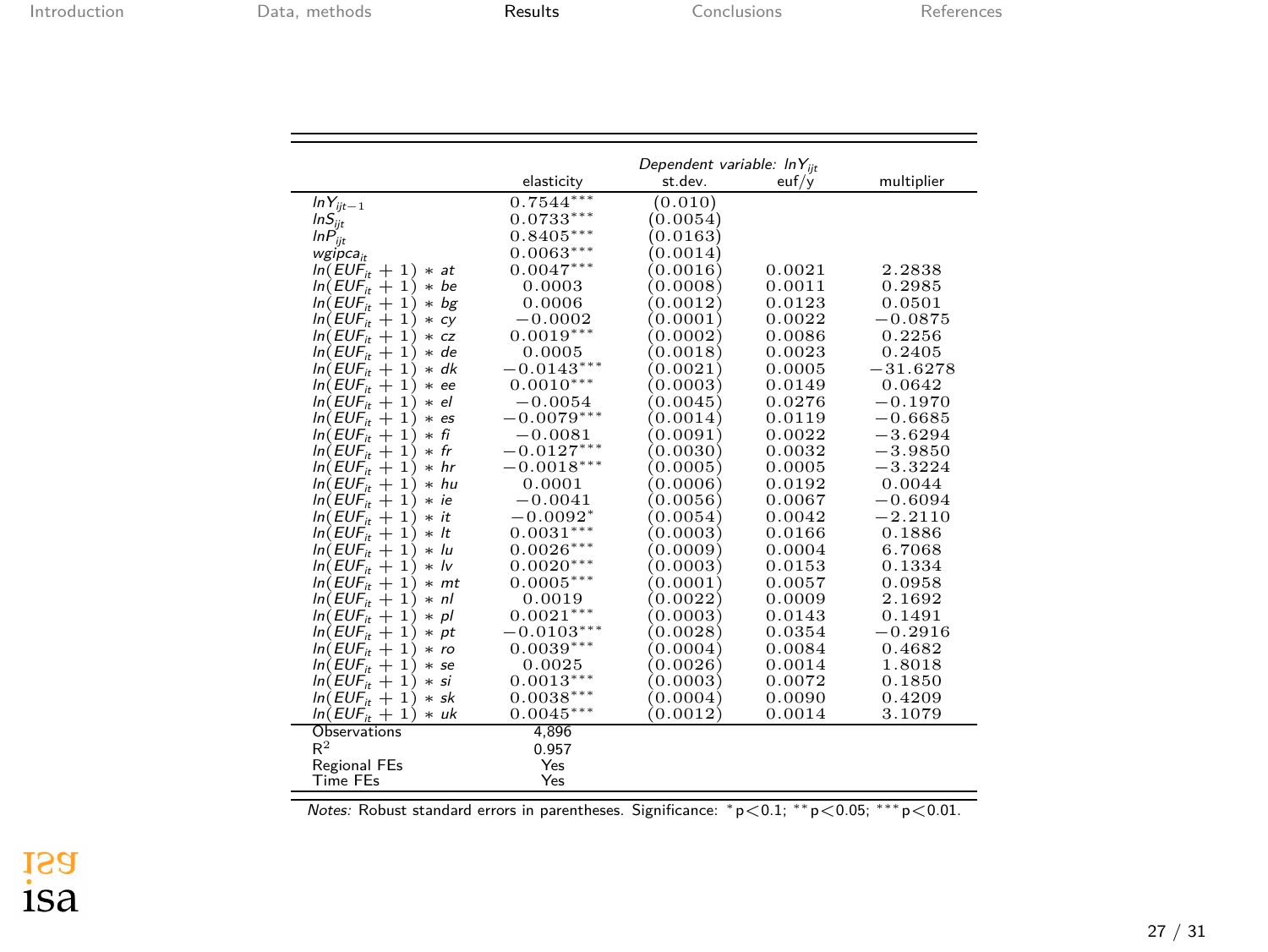# <span id="page-28-0"></span>Conclusions (1)

We revisit the effect of Cohesion Policy on regional growth, using the most recent and most comprehensive regional data set to date. To account for the likely endogeneity of Cohesion Policy transfers in economic performance, we use the density of Natura 2000 sites as an instrument.

Cohesion Policy transfers have a positive overall effect on growth. The effect becomes even stronger when controlling for endogeneity. OLS estimates are biased downwards, which can account for the insignificant effects in (some) previous studies.

Stronger impact of CP in the new member states.

Institutional quality also associated with faster regional growth. Convergence of less developed regions can be achieved by greater redistribution or by institutional change: \$100 bills on the sidewalk.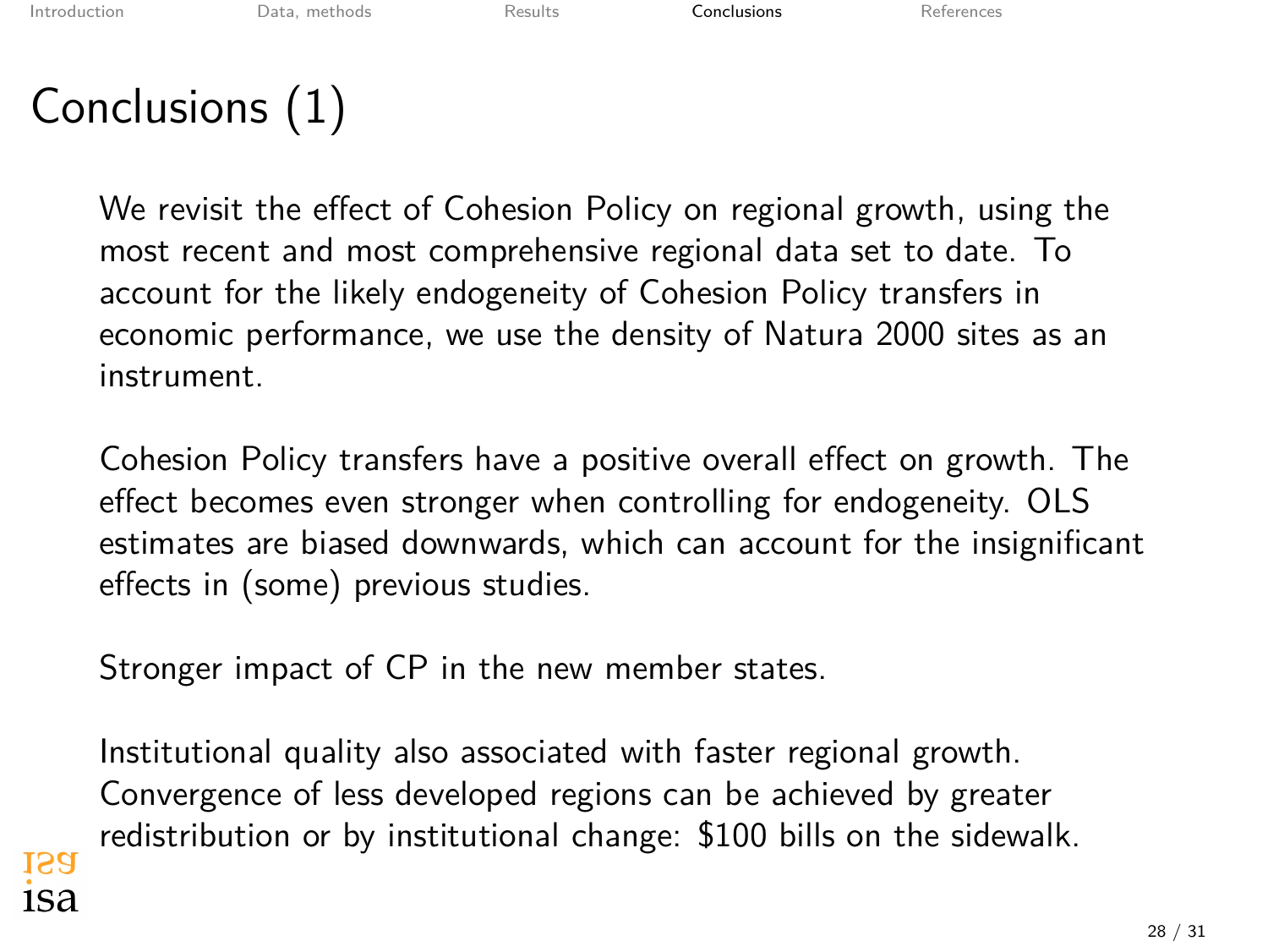## Conclusions (2)

Inter-regional spillovers are important: CP effect may take place mainly in nearby regions rather than in the recipient region.

The effect of CP on regional output is positive but small:  $\in$ 1 of additional CP transfers raises regional output by  $\in 0.24$  on average. This is only the contemporaneous own-region effect: further output gains are likely in the following years, and/or through inter-regional spillovers. Cf. [Zawistowski et al. \(2011](#page-30-17)):  $\in$ 1 of CP spending increases domestic output by 0.4 and imports by 0.6 in V4 countries.

There are substantial differences in the multiplier effects across countries. Moderate positive effects in large CP recipients, large positive or negative effects in some developed countries with modest CP receipts, and small negative or zero effects in countries affected by austerity during the GFC.